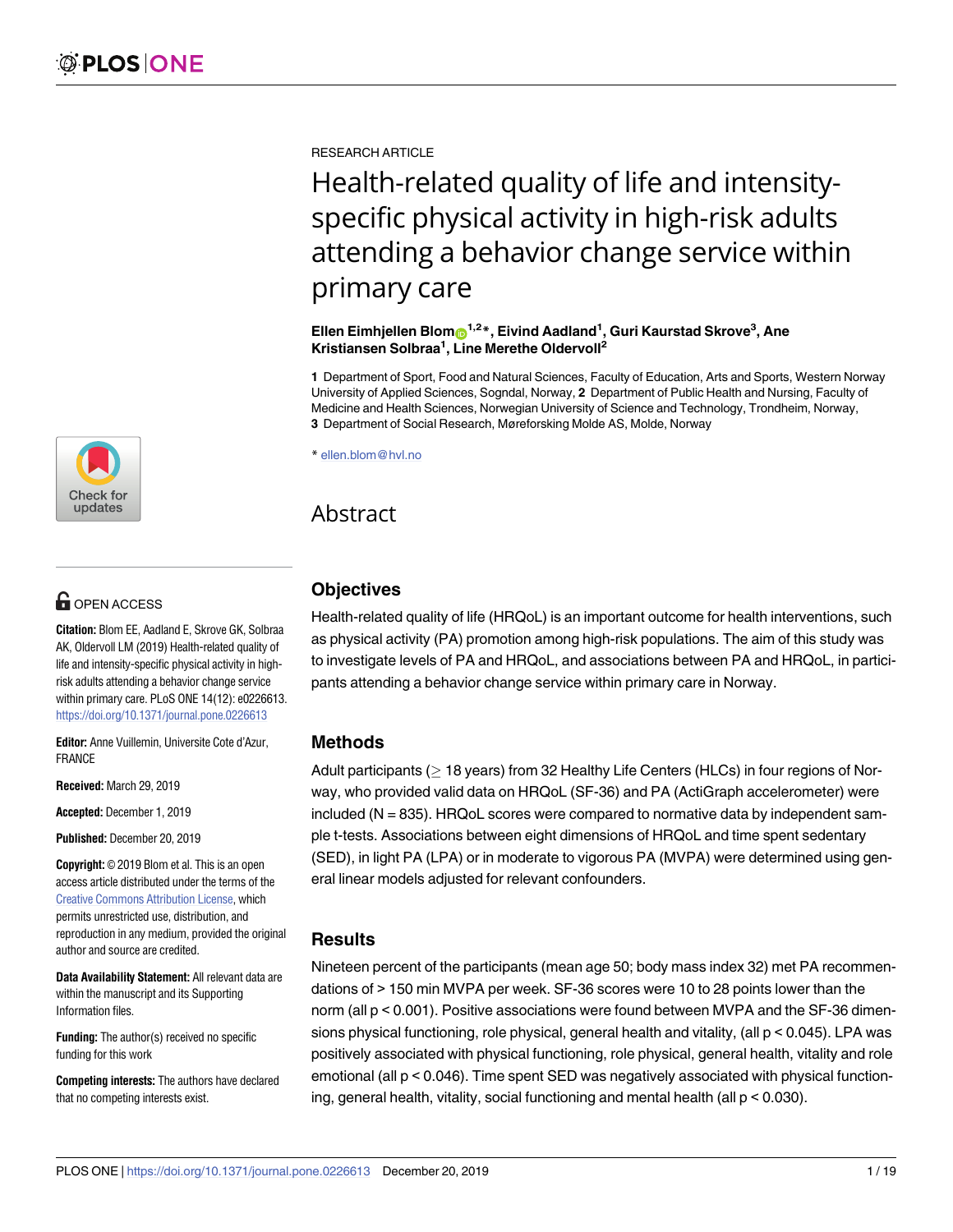### <span id="page-1-0"></span>**Conclusions**

Individuals attending a Norwegian behavior change service within primary care had low PA level and low HRQoL compared to the general population. Our study suggest there is a positive dose-response relationship between PA and HRQoL, and a negative relationship between SED and HRQoL. Furthermore, that specific PA intensities and SED are related to different dimensions of HRQoL.

# **Introduction**

Life expectancy has increased substantially worldwide over the last decades [[1](#page-15-0)], resulting in an increased prevalence of people living with chronic diseases and disabilities [\[2\]](#page-15-0). Individuals' self-perceived well-being, function and health status have therefore become important indicators of health policies and health interventions [[3](#page-15-0)]. Health-related quality of life (HRQoL) is a measure that includes several concepts, and covers physical-, mental- and social-health dimensions [\[3\]](#page-15-0). Furthermore, as populations' age and chronic conditions increase, there is a need to promote behaviors that might prevent disability and hospitalization. Physical activity (PA) has well-documented beneficial effects on prevention and treatment of non-communicable diseases (NCDs) and other chronic conditions  $[4-6]$  as well as on promotion of HRQoL  $[7-9]$  $[7-9]$  $[7-9]$  $[7-9]$  $[7-9]$ . Nevertheless, the existing knowledge about the relationship between PA and HRQoL is pri-marily based on self-reported measurements of PA [\[7](#page-15-0), [9](#page-15-0)], which are known to have low correlation to direct measurements of PA, and to be influenced by several biases, such as recall and social desirability biases [\[10\]](#page-15-0). Duration and intensity of PA, in particular, are difficult to recall precisely [\[10–12\]](#page-15-0), which in turn, hampers the possibility of drawing conclusions about the dose-response relationship between PA and HRQoL.

The current global recommendations for health-enhancing PA for adults and the elderly include PA of minimum moderate intensity (MPA), which equals 3–6 metabolic equivalents (METs), for a total of 150 min per week, or at least 75 min of vigorous intensity PA (VPA)  $($   $\geq$  6 METs), or any equivalent combination of those, in bouts of at least 10 min duration [[13](#page-15-0)]. Although moderate to vigorous PA (MVPA) is recognized as the most important intensity range to improve physiological health indicators [[6](#page-15-0)], knowledge of relationships between specific PA intensities and HRQoL is sparse [\[7](#page-15-0), [9](#page-15-0), [14](#page-15-0)]. Most previous studies target MVPA only [\[7](#page-15-0), [9](#page-15-0)]. This practice ignores the possible associations between HRQoL and time spent sedentary (SED) or in light PA (LPA). These behaviors are of special interest in older adults and populations with chronic conditions, who tend to be less physically active than the general population and spend most of their active time in LPA  $[15-17]$  $[15-17]$  $[15-17]$ . Previous studies investigating associations between HRQoL and SED or LPA among adults and the elderly have reported conflicting results [[17–21\]](#page-16-0).

Despite the well-documented health-enhancing effects of PA, there are still many adults and elderly worldwide who are physically inactive (i.e., do not meet PA recommendations). Their numbers represent about 30–90% of adults, depending on assessment methods and study-populations [\[22–24](#page-16-0)]. In Norway, only about one-third of the adults meet the PA recommendations when measured objectively [[24](#page-16-0)]. Therefore, broad multi-sector initiatives are needed to promote PA among physically inactive individuals [\[25\]](#page-16-0). Thus, as part of the Norwegian national high-risk strategy to achieve the World Health Organization's (WHO's) goals of a 25% reduction of premature deaths caused by NCDs, and a 10% reduction in the number of people being physically inactive [\[25\]](#page-16-0), Healthy Life Centers (HLCs) have been established as a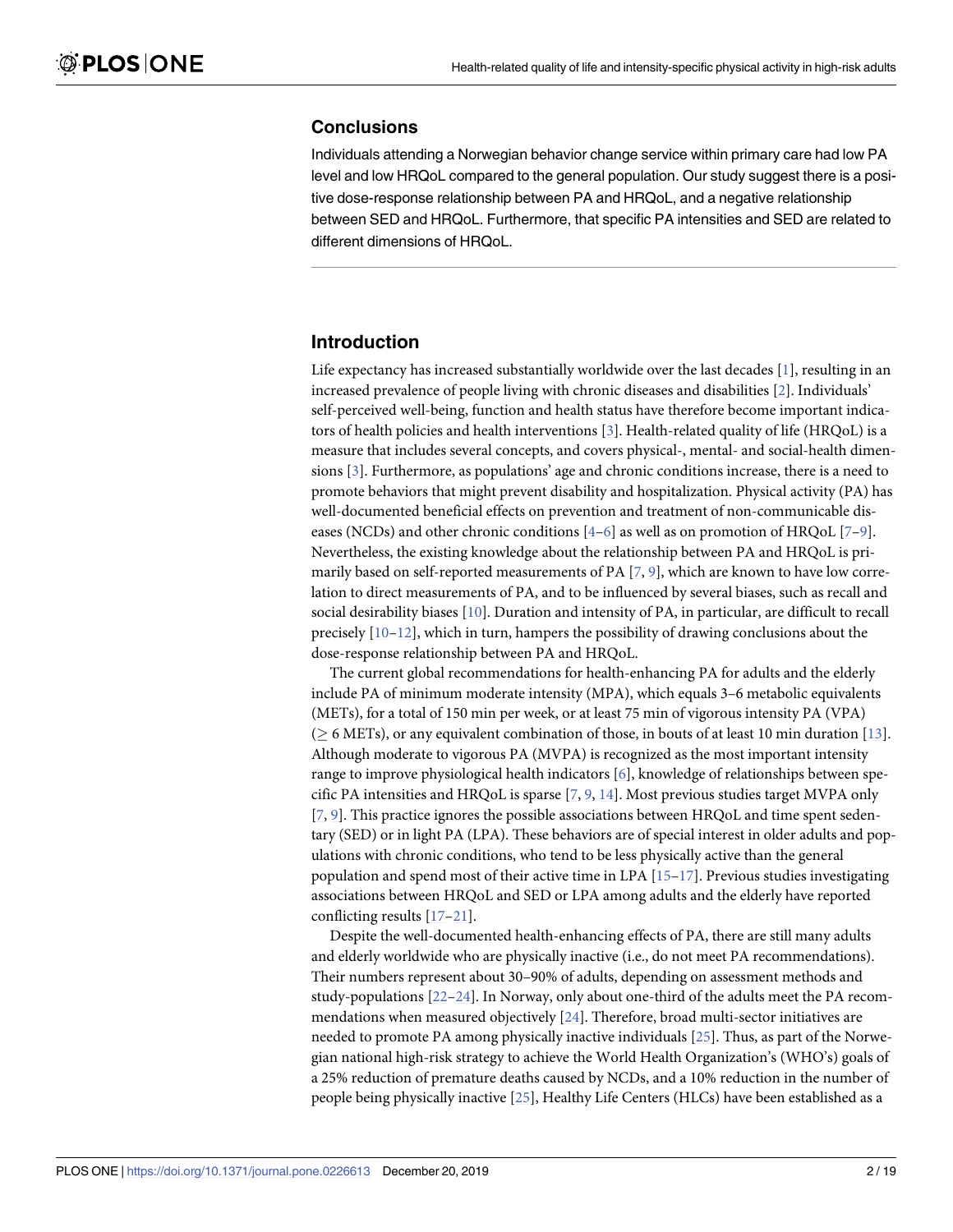<span id="page-2-0"></span>primary health service [\[26\]](#page-16-0). HLCs provide help to promote behavior change with regard to PA, diet and smoking. The services target individuals with chronic conditions or at high risk of getting diseases, and who need support to change their behavior (hereafter termed high-risk individuals) [\[27\]](#page-16-0). Although 60% of municipalities in Norway have established HLCs [[28](#page-16-0)], knowledge about whom these centers reach is limited. Previous studies of HLCs included small samples and used assessment methods that hamper comparison with the general population's PA level and HRQoL [[29–31\]](#page-16-0). Large-sampled studies that use objective instruments to assess PA and SED and multi-dimensional instruments to assess HRQoL are lacking.

Therefore, the aims of this study were: a) to explore levels of objectively measured PA and self-reported dimensions of HRQoL among HLC participants and compare the participants' HRQoL to Norwegian normative data, and b) to study whether time spent in MVPA, LPA and SED was associated with specific dimensions of HRQoL.

### **Methods**

### **Setting and sample**

In the current paper, we present baseline data from a prospective observational study carried out at 32 HLCs in four regions throughout Norway, as shown in Fig 1. The HLCs varied in size, years since establishment and resources available. Individuals 18 years of age or older enrolled at one of the included HLCs were invited to participate in the study. They were selfreferred, or referred by general practitioners, other health services, or the Norwegian Labor and Welfare Administration, for guidance to improve PA, diet and/or smoking behaviors. The only exclusion criterion was previous enrollment in a HLC intervention during the last 6 months. Data collection was performed in the period between August 2016 and February 2018. Study design and inclusion procedures are explained in more detail elsewhere [\[32\]](#page-16-0). Among those initially eligible to participate, about 33% declined to take part, 10% were not



<https://doi.org/10.1371/journal.pone.0226613.g001>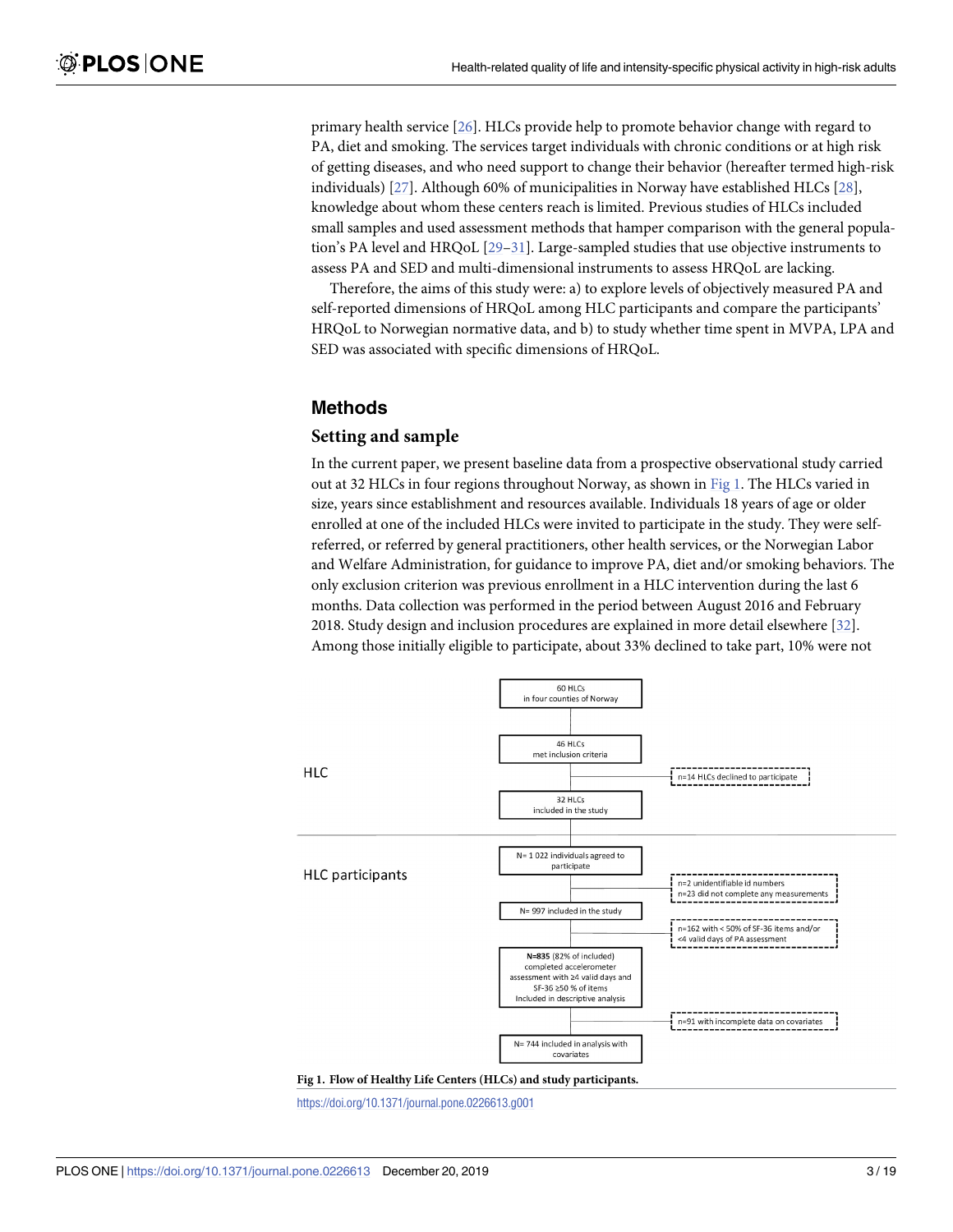<span id="page-3-0"></span>invited because the professional judgement of HLC staff was that they would be unable to complete questionnaires and physical tests (e.g. due to serious cognitive, physical or mental impairments), and 1% had begun their intervention before agreeing to participate in the study and were therefore excluded. A total of 1,022 individuals agreed to participate and provided written informed consent, representing 56% of those eligible to participate. The estimation of individuals taking part in the study was based on reports from 26 of the 32 HLCs. In the current study, we included participants with valid assessments of PA and HRQoL, as described in [Fig](#page-2-0) 1. The study was approved by the Regional Committee for Medical and Health Research Ethics (ref. 2016/546/REK midt).

Norwegian reference values of HRQoL from the survey by Jacobsen et al. [[33](#page-16-0)] ( $N = 2,118$ , aged 18–80 years with a mean age 55.7 years, conducted in 2015, were used to compare the study population's HRQoL to the Norwegian norms [[33](#page-16-0)].

### **Variables**

**Health-related quality of life.** HRQoL was assessed by the generic, multidimensional questionnaire Medical Outcome Study 36-item short form (SF-36) version 1.0. [\[34,](#page-16-0) [35\]](#page-16-0). SF-36 is translated and validated in the Norwegian population, and updated reference values have been recently published [[33](#page-16-0), [36](#page-17-0)]. The instrument consists of 36 items that assess the following eight dimensions: physical functioning (10 items), role limitations due to physical problems (role physical) (four items), bodily pain (two items), general health perceptions (general health) (five items), vitality (four items), social functioning (two items), role limitations due to emotional problems (role emotional) (three items), mental health generally (five items) and one item measuring health transition (not used in the current study) [[35](#page-16-0)]. Participants who completed 50% or more of each dimension's items were included. Imputation of missing data and transformation of item scores were incorporated according to the standard SF-36 algorithm [\[35\]](#page-16-0). Missing values were replaced with the person's mean score of completed items within the same dimension. Each dimension gave a raw score by averaging the items of the corresponding dimension, which were linearly transformed to a scale of zero (lowest health state) to 100 (highest health state) [[35](#page-16-0)].

**Physical activity level and sedentary time.** PA level and SED were assessed by ActiGraph GT3X accelerometer (ActiGraph, LLC, Pensacola, Florida, USA). ActiGraph is the most widely used accelerometer and correlates well with energy expenditure derived from the doubly labeled water technique [[37](#page-17-0)]. The accelerometer measures acceleration in three axes providing a value called counts. The number of counts per minute (cpm) over a given period provides information about activity, intensity and duration. Despite its limitations in measuring upperbody movement, cycling, water activities, and incline walking with heavy loads, it is valid and reliable for measuring daily PA and time spent in different intensities and SED [\[10,](#page-15-0) [38\]](#page-17-0). Accelerometers were sent by mail to the participants together with information about how to use it and a reminder poster. The participants were instructed to put on the accelerometer by placing it on the right hip the morning after they received it, and were told to wear it for seven consecutive days during waking hours, except when taking a shower or bath. After 7 days, they were asked to deliver the monitor to HLC staff, who returned it together with questionnaires in a prepaid envelope.

Data processing criteria according to Migueles and colleagues were used [\[39\]](#page-17-0), which are the same used in Norwegian population surveys [\[24,](#page-16-0) [40\]](#page-17-0). Accelerometers were initialized in Acti-Life software (v 6.13.3, ActiGraph) with a sample frequency of 30 Hz, sleeping mode enabled, and were programmed to start monitoring 2 days after they were sent out by mail, with no defined stop time. Data was downloaded using the same software, normal filtering option and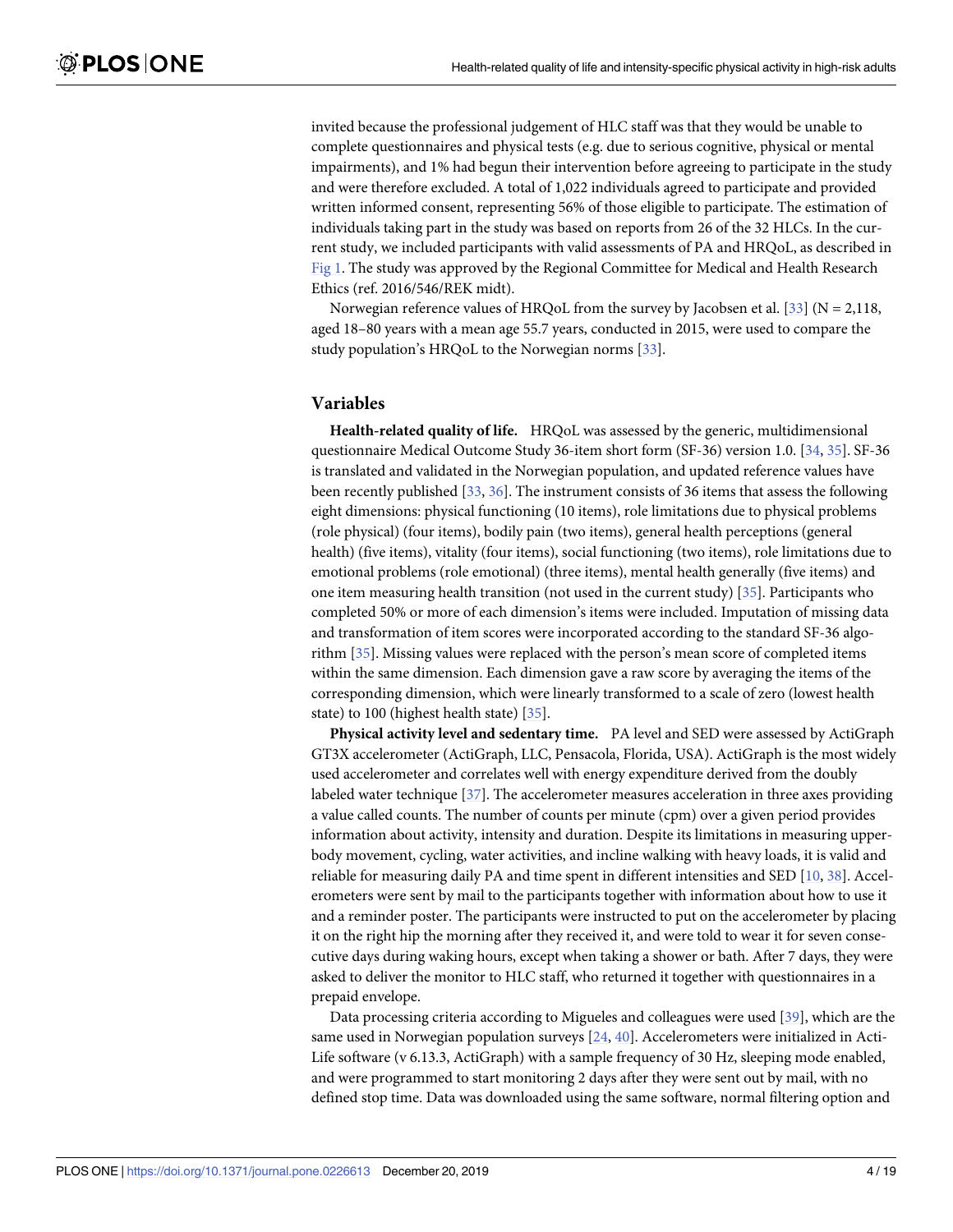<span id="page-4-0"></span>a 10-second epoch setting. Files were later reintegrated to 60-second epochs to match the Norwegian surveys' data processing [\[24\]](#page-16-0). Non-wear time was defined as a minimum of 60 consecutive minutes with zero counts with allowance of up to 2 min of non-zero counts. We inspected all files individually to identify and remove noise from mail delivery. Wear criteria for a valid measurement was at least 600 min per day for at least 4 days. Only the vertical axis was used to enable application of the well-established cut points from Troiano et al. [[41](#page-17-0)], as also previously used in Norwegian population samples [[24](#page-16-0)]: SED (0–99 cpm), LPA (100–2,019 cpm), MPA (2,020–5,998 cpm), VPA ( $\geq$  5,999 cpm), and MVPA ( $\geq$  2,020 cpm) intensities. PA outcomes were intensity-specific PA levels reported as average time spent in MVPA, VPA, MPA, LPA and SED per day (min/day), and time spent in 10-min bouts of MVPA ( $\geq 2,020$ cpm) allowing for 2 min drop time (min/day). Overall PA level was reported as total PA (cpm) and average steps per day. Meeting the current recommendations for PA was defined as having an average daily sum of 10-min MVPA bouts that was  $\geq$  21.4 min/day (150 min per week) [[13](#page-15-0), [24,](#page-16-0) [42](#page-17-0)]. Average wear time of the accelerometer per day (wear time (min/day)) was calculated as total wear time on valid days divided by number of valid days.

**Covariates.** Based on previous findings of associations with HRQoL [\[43](#page-17-0), [44\]](#page-17-0), and after stepwise analyses, we included the following self-reported covariates: gender; age (continuous); and level of education reported as primary school max 10 years, high school max 13 years, college/university � 3 years, and college/university *>* 3 years. Marital status was reported as married/partner/cohabitant, divorced/separated/terminated partnership/ cohabitation, widow/widower, and never been married/partner/cohabitant, dichotomized as married/partner or not married/partner. Smoking status was reported as never smoked, stopped smoking, smoking sometimes, and currently smoking daily, dichotomized as smoking or not smoking. Chronic conditions were self-reported through the following predefined categories: no disease, overweight/obese, muscle/skeletal, hypertension, mental problems, mental disease, diabetes, cardiovascular disease (CVD), lung/respiratory, cancer (current or former), and others (with space to specify). Number of chronic conditions reported were summed and categorized as none, one, or multimorbidity of two, three, or  $\geq$  four chronic conditions (continuous). Body mass index (BMI) was calculated as kg/m<sup>2</sup> based on measured height and body mass assessed by HLC staff, and categorized according to WHO's classification (Underweight, BMI *<* 20; Normal, BMI 20–24; Overweight, BMI 25–29; Obese, BMI  $\geq$  30) [\[45\]](#page-17-0). The continuous variable of BMI was used as covariate in analysis of associations, whereas the categories were used for stratification. Occupational status was registered through interviews by HLC staff, but excluded from analysis due to collinearity with chronic conditions.

### **Statistical analysis**

Categorical data are presented as frequencies and continuous variables as means and standard deviations (SDs). Descriptive results of PA level, SED and HRQoL variables are presented as unadjusted means (SD) by gender and age ( $< 65 / \ge 65$  years). Sensitivity analyses were performed as independent sample t-tests for continuous variables and Mann Whitney U tests for categorical variables between participants ( $n = 835$ ) and nonparticipants ( $n = 162$ ). Differences in HRQoL dimension scores between HLC participants and the general Norwegian population are presented as mean scores (SD) and mean differences, and independent sample t-tests were performed to explore statistical differences between populations. According to previous work, 0.2, 0.5 and 0.8 times the SD is considered as respectively small, moderate and large differences in HRQoL scores. A moderate difference is generally considered as a clinically relevant and meaningful difference [\[46,](#page-17-0) [47\]](#page-17-0).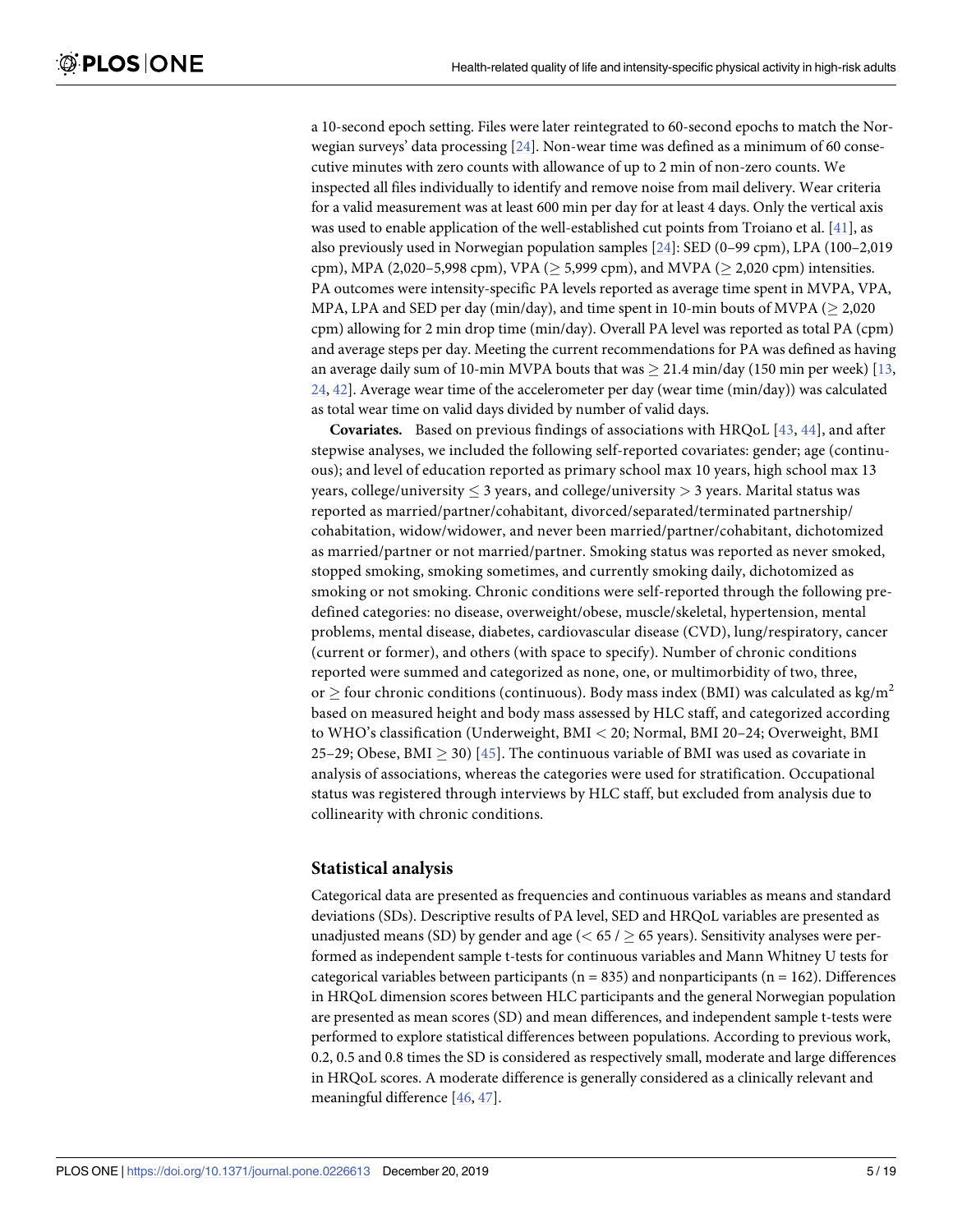<span id="page-5-0"></span>Linear relationships between MVPA, LPA or SED and HRQoL dimensions were investigated using scatter plots and by calculation of the p-value for a linear trend with MVPA, LPA and SED as continuous independent variables (S1 [Table](#page-14-0)). Because of several nonlinear relationships, individuals were classified into quartiles of time spent in MVPA, LPA and SED. HRQoL dimension scores are presented as unadjusted means (SD) by the quartiles of MVPA, LPA and SED, and analysis of variance (ANOVA) were performed to test the overall differences in scores between the groups (p-values). The quartiles were as follows for MVPA: low: 0–8 min [reference]; mid-low: 8–16.9 min; mid-high:17–31 min; and high: *>* 31.5 min. LPA: low: *<* 211 min [reference]; mid-low: 211–259 min; mid-high: 260–317 min; and high: � 318 min. SED: low: *<* 496 min [reference]; mid-low: 497–562 min; mid-high: 563–618 min; and high: *>* 618 min.

Univariate general linear models (GLMs) were performed to investigate associations between each of the eight dimensions of HRQoL as outcomes and each quartile of MVPA, LPA and SED as exposures (independent variables). MVPA, LPA and SED were included in separate models for each of the eight HRQoL dimensions because of the collinearity among PA- and SED variables. However, we also performed sensitivity analyses including adjustment for SED in models for MVPA and adjustment for MVPA in models for LPA and SED. All models were adjusted for the following covariates: age, gender, educational level, marital status, smoking status, chronic condition, BMI and accelerometer wear time. Interaction analyses were performed by including possible interaction terms into all of the GLMs. Gender, age, BMI and chronic conditions were tested as potential moderators, and all four interaction terms (i.e. gender\*MVPA, age\*MVPA, BMI\*MVPA and chronic conditions\*MVPA etc.) were included simultaneously in each of the models. Because of unconcise interaction effects across the HRQoL dimensions, associations between MVPA, LPA or SED with the eight HRQoL dimensions are reported as main effect estimates (B coefficients) along with 95% confidence intervals (Cis) for the total sample. The B coefficients represent differences in SF-36 score points (0–100 scale) compared to the reference quartile. Based on previous work by Sloan et al., 3%, 8% and 13% of the HRQoL scoring range might be considered as small, moderate and large differences, respectively [\[46\]](#page-17-0). Hence,  $B > 8$  might be considered as a clinically meaningful difference, which corresponds to 0.5 times the SD [\[46\]](#page-17-0). Interactions are reported with pvalues, and for the significant interactions, stratified analyses are presented.

All tests were two-sided, with probability values of 0.05 indicating statistically significant findings. Statistical analyses were performed using IBM Statistics for Windows, Version 24.0 and 25.0 (SPSS Inc., Chicago, Illinois, USA).

### **Results**

#### **Participant characteristics**

In total, 835 participants (73% women) provided valid data on PA and SF-36, mean age 49.6 years, ranging from 18–87 years. Ninety-one percent were of Norwegian origin. Thirty percent reported having one chronic condition, whereas 29%, 22%, and 11% reported multimorbidity of two, three, and four or more conditions, respectively. The participants' mean BMI was 32.4  $(7.4)$  kg/m<sup>2</sup>. Detailed information about participants' characteristics is presented in [Table](#page-6-0) 1. Sensitivity analyses showed that the included individuals were older than the individuals who had been excluded from analysis (mean 50 vs. 42 years, respectively, p *<* 0.001). However, the two groups did not differ in terms of gender, level of education or BMI.

### **Physical activity level**

The included participants had a median of seven valid days of PA registration. Overall, 19% of the participants achieved the recommended amount of PA ( $\geq$  150 min/week in 10-min bouts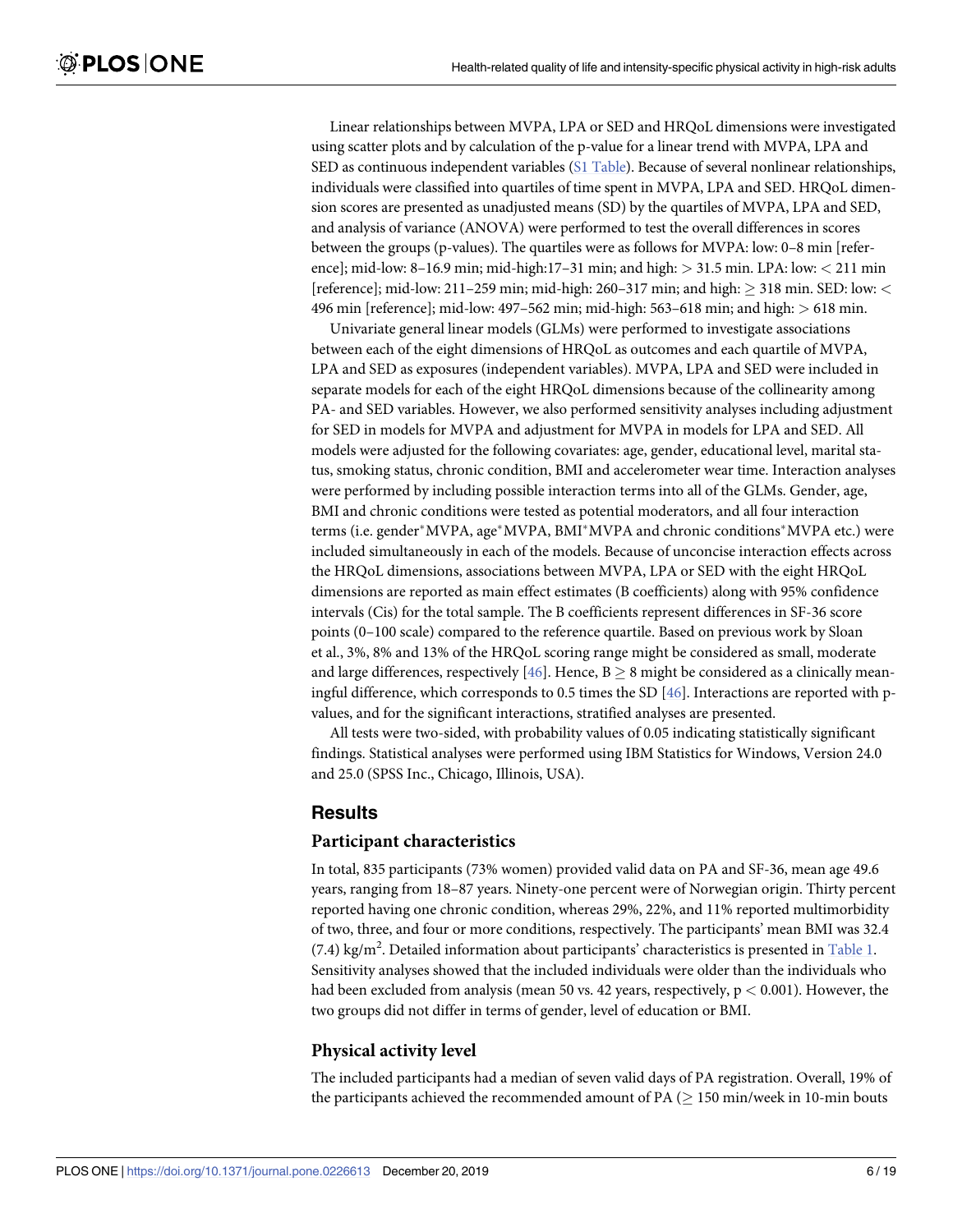<span id="page-6-0"></span>

| <b>Variables</b>                                     | % (n)      |
|------------------------------------------------------|------------|
| Educational level $n = 832$                          |            |
| Primary school, 0-10 years                           | 17.8 (148) |
| High school, 11-13 years                             | 49.4 (411) |
| College/university, $\leq$ 3 years                   | 19.4(161)  |
| College/university, $>$ 3 years                      | 13.5(112)  |
| Occupational status $n = 831$                        |            |
| Disability pension (full-time)                       | 31.6 (264) |
| Working (not sick leave or disability pension)       | 25.9(216)  |
| Part-time working and sick leave/ disability pension | 15.4 (128) |
| Retiree                                              | 15.4 (128) |
| Sick leave (full-time)                               | 8.3(69)    |
| Student                                              | 1.8(15)    |
| Other <sup>a</sup>                                   | 5.1(42)    |
| Chronic conditions <sup>b</sup> $n = 828$            |            |
| No disease                                           | 10.0(83)   |
| Overweight/obese                                     | 49.0 (406) |
| Muscle/skeletal                                      | 41.4 (343) |
| Hypertension                                         | 27.4 (227) |
| <b>Mental problems</b>                               | 15.6 (129) |
| <b>Mental disease</b>                                | 11.6(96)   |
| <b>Diabetes</b>                                      | 11.6(96)   |
| <b>CVD</b>                                           | 10.0(83)   |
| Lung/respiratory                                     | 10.0(83)   |
| Cancer, current or former                            | 3.5(29)    |
| Other <sup>c</sup>                                   | 16.4 (136) |
| Weight classification $n = 796$                      |            |
| Underweight $(BMI < 20)$                             | 0.5(4)     |
| Normal (BMI 20-24)                                   | 13.2(105)  |
| Overweight (BMI 25-29)                               | 25.0 (199) |
| Obese (BMI $\geq$ 30)                                | 61.4 (488) |
| Smoking status $n = 825$                             |            |
| Never smoked                                         | 37.2 (307) |
| Stopped smoking                                      | 39.5 (326) |
| <b>Smoking sometimes</b>                             | 5.0(41)    |
| Smoking daily                                        | 18.3(151)  |
| Marital status $n = 835$                             |            |
| Married/partner                                      | 64.1 (535) |
| Not married/partner                                  | 35.9 (300) |

| Table 1. Participant characteristics. |  |
|---------------------------------------|--|
|---------------------------------------|--|

<sup>a</sup>Maternity leave, homemakers, i.a.

<sup>b</sup>It was possible to report more than one condition, therefore the total percentage adds up to more than 100%. c Other chronic conditions include fatigue/ME, headache, hypothyroidism, rheumatic diseases, neurologic, psoriasis,

syndromes, hypercholesterolemia, allergy, i.a.

 $\mathrm{CVD} = \mathrm{Cardio}$ vascular diseases, $\mathrm{BMI} = \mathrm{Body}$  mass $\mathrm{Index}$ 

<https://doi.org/10.1371/journal.pone.0226613.t001>

of MVPA). The participants' intensity-specific PA levels, average wear time per day and overall PA level are shown in [Table](#page-7-0) 2, by gender and age categories.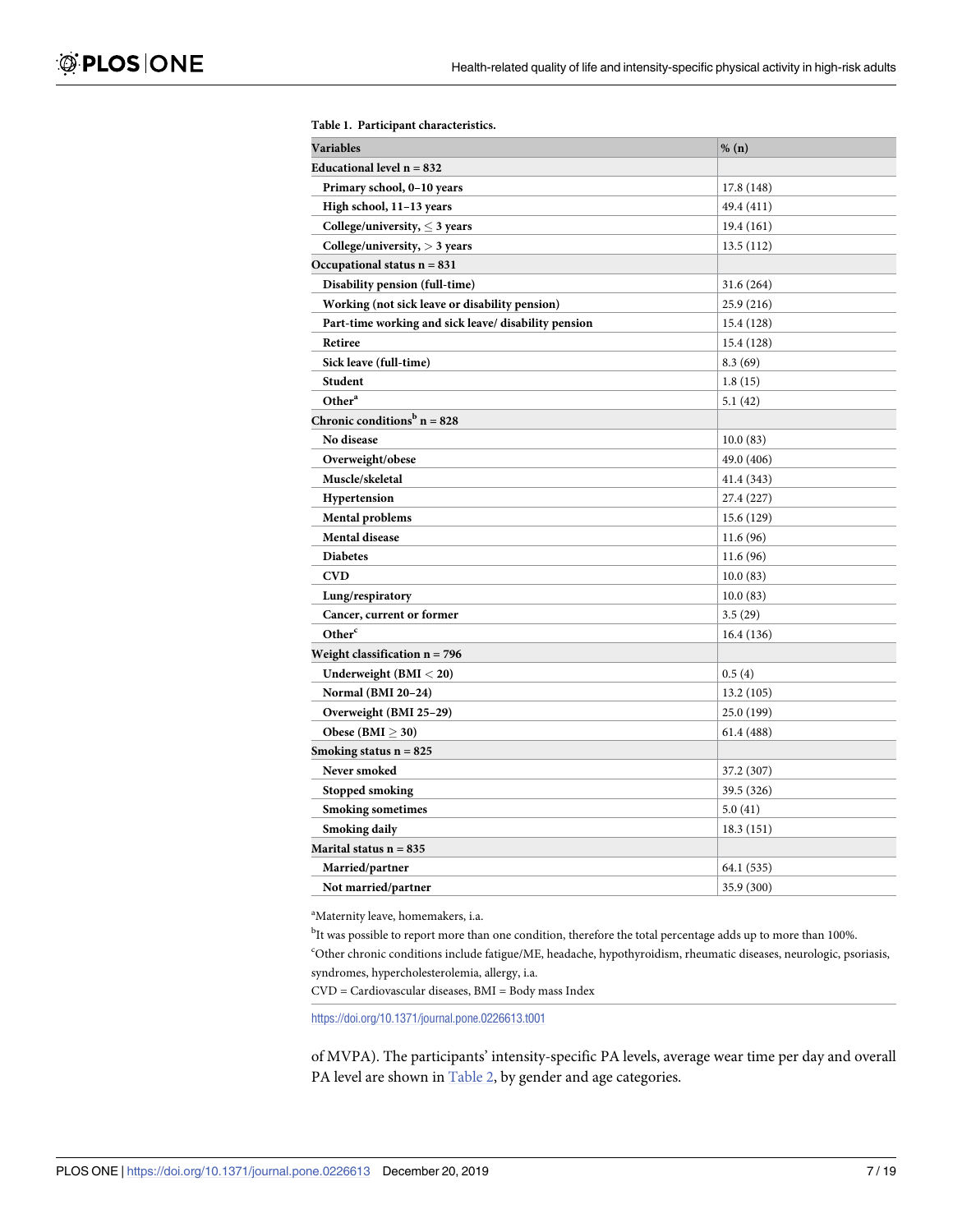|                                        | Total         | Women        | Men           | <b>Adults</b> | Older adults |
|----------------------------------------|---------------|--------------|---------------|---------------|--------------|
| PA variable                            | $N = 835$     | $n = 606$    | $n = 229$     | $n = 688^*$   | $n = 141^*$  |
| $MVPA$ (min/day)                       | 22.7(19.1)    | 22.3(18.2)   | 23.8(21.3)    | 24.1(19.4)    | 16.4(16.2)   |
| Vigorous (min/day)                     | 0.4(2.0)      | 0.5(2.2)     | 0.4(1.2)      | 0.5(2.2)      | 0.1(0.3)     |
| Moderate (min/day)                     | 22.4(18.7)    | 22.0(17.7)   | 23.5(21.0)    | 23.7(19.0)    | 16.4(16.1)   |
| Light (min/day)                        | 269(80)       | 282(76)      | 235(79)       | 275(80)       | 239(72)      |
| Sedentary (min/day)                    | 562(93)       | 548 (89)     | 598 (94)      | 556 (92)      | 591 (92)     |
| Time in 10-min bouts of MVPA (min/day) | 10.9(14.9)    | 10.8(14.4)   | 11.2(16.1)    | 11.5(15.3)    | 8.4(12.4)    |
| Wear time (min/day)                    | 853 (81)      | 852 (80)     | 857 (83)      | 855 (82)      | 846 (76)     |
| Total PA (cpm)                         | 265(116)      | 271(111)     | 248 (127)     | 276(115)      | 211(106)     |
| Steps per day                          | 5,878 (2,570) | 6,009(2,444) | 5,530 (2,851) | 6,135(2,548)  | 4,680(2,341) |
| Meeting PA recommendations (%)         | 18.6          | 18.6         | 18.3          | 19.6          | 13.5         |

#### <span id="page-7-0"></span>**[Table](#page-6-0) 2. Physical activity level presented as mean (SD) by gender and age categories.**

PA = physical activity, MVPA = moderate to vigorous intensity PA, cpm = counts per minute.

Adults (18–64 years), Older adults (65–87 years)

�n = 6 did not report age.

<https://doi.org/10.1371/journal.pone.0226613.t002>

### **Health-related quality of life**

Among the included sample (n = 835) with *>* 50% completed items within all SF-36 dimensions, 93.5% competed all items, 5.1% missed one item and 1.3% missed 2–4 items overall. For detailed information on missing item pattern, see S2 [Table](#page-14-0).

The HLC participants' HRQoL scores were 10 to 28 points lower than the general Norwegian population's scores across all dimensions and genders (all p-values *<* 0.001, and all differences above the clinically meaningful difference of 8 points). Table 3 shows HLC participants' HRQoL scores compared to reference values from the general Norwegian adult population [\[33\]](#page-16-0) along with differences in mean scores between the two groups.

HRQoL scores varied across quartile levels of MVPA, LPA and SED ([Table](#page-8-0) 4). For MVPA, significant differences between quartiles were found for physical functioning, role physical and general health. For LPA, we observed significant differences between quartiles for physical functioning, role physical, general health, vitality, social functioning and role emotional. For SED, significant differences between quartiles were found for physical functioning and mental health.

| Table 3. HRQoL scores (0-100) (SD) for Healthy Life Centre (HLC) population compared to the normal population (norm) by gender. |  |  |
|---------------------------------------------------------------------------------------------------------------------------------|--|--|
|---------------------------------------------------------------------------------------------------------------------------------|--|--|

|                         | Women           |                  |                        | Men             |                  |                        |
|-------------------------|-----------------|------------------|------------------------|-----------------|------------------|------------------------|
| <b>HROoL</b> dimensions | HLC scores (SD) | Norm scores (SD) | Difference $(p)$       | HLC scores (SD) | Norm scores (SD) | Difference $(p)$       |
| Physical functioning    | 74.8 (17.6)     | 84.9 (21.0)      | $-10.1$ (p $< 0.001$ ) | 75.8 (19.0)     | 88.1 (17.0)      | $-12.3$ (p $< 0.001$ ) |
| Role physical           | 46.4(41.9)      | 72.6 (39.6)      | $-26.2$ (p $< 0.001$ ) | 50.9(41.6)      | 78.9(35.3)       | $-28.0$ (p $< 0.001$ ) |
| Bodily pain             | 52.2(27.4)      | 66.9(26.5)       | $-14.7$ (p $< 0.001$ ) | 58.1 (29.8)     | 72.1 (25.4)      | $-14.0$ (p $< 0.001$ ) |
| General health          | 52.7(21.9)      | 72.6(22.5)       | $-19.9$ (p $< 0.001$ ) | 51.0(21.4)      | 73.4 (20.8)      | $-22.4$ ( $p<0.001$ )  |
| Vitality                | 40.0(19.9)      | 57.2(20.6)       | $-17.2$ ( $p<0.001$ )  | 45.1(20.0)      | 61.9(18.9)       | $-16.8$ (p $< 0.001$ ) |
| Social functioning      | 67.8(28.3)      | 85.7(21.6)       | $-17.9$ (p $< 0.001$ ) | 72.2(28.0)      | 89.0 (19.3)      | $-16.8$ (p $< 0.001$ ) |
| Role emotional          | 64.2(42.8)      | 87.4 (28.6)      | $-23.2$ ( $p<0.001$ )  | 64.1 (40.9)     | 89.5(26.3)       | $-25.4$ ( $p<0.001$ )  |
| Mental health           | 67.4(19.7)      | 79.9 (14.8)      | $-12.5$ (p $< 0.001$ ) | 71.4(20.5)      | 81.9(13.8)       | $-10.5$ (p $< 0.001$ ) |

Differences in scores between the HLC- and norm populations, with corresponding p-values, are presented for each dimension.

<https://doi.org/10.1371/journal.pone.0226613.t003>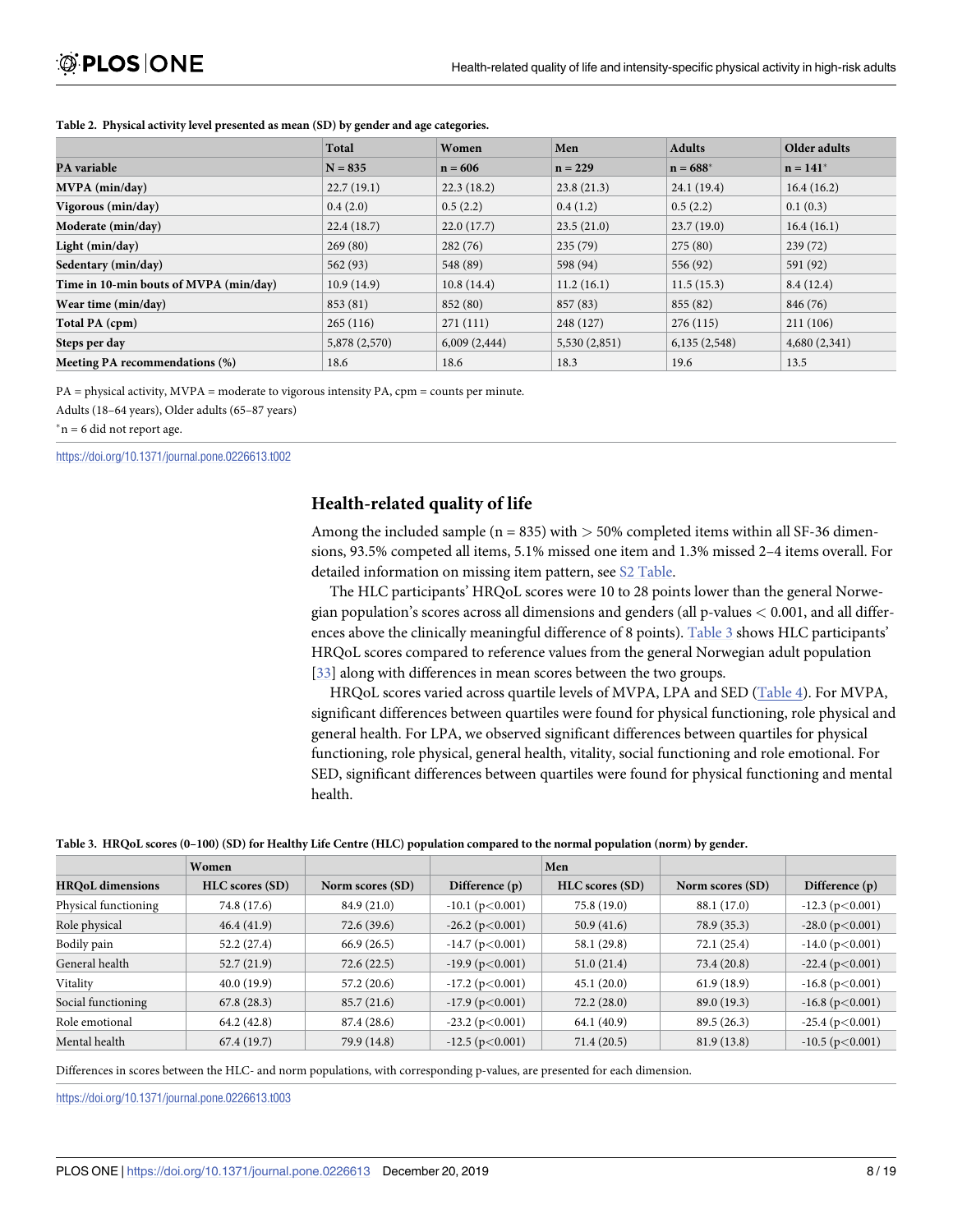|             | <b>Physical functioning</b> | Role physical | <b>Bodily pain</b> | General health | <b>Vitality</b> | Social functioning | Role emotional | Mental health |
|-------------|-----------------------------|---------------|--------------------|----------------|-----------------|--------------------|----------------|---------------|
| <b>MVPA</b> |                             |               |                    |                |                 |                    |                |               |
| Low         | 65.4 (19.9)                 | 37.2(40.2)    | 50.0(28.6)         | 49.0(21.4)     | 41.2(19.1)      | 69.1(28.1)         | 63.4(42.6)     | 71.0(19.4)    |
| Mid-low     | 75.7 (16.8)                 | 47.9(41.0)    | 53.3(28.1)         | 50.9(21.5)     | 40.1(20.4)      | 68.1(29.0)         | 65.2 (40.9)    | 66.6(21.1)    |
| Mid-high    | 78.7 (16.8)                 | 51.7(43.3)    | 55.4 (28.6)        | 53.7(22.2)     | 42.3(21.3)      | 70.7(28.5)         | 66.1(42.2)     | 67.9(19.8)    |
| High        | 79.9 (14.7)                 | 52.9(41.4)    | 56.3(27.2)         | 55.1(21.5)     | 42.0(19.3)      | 68.1(27.7)         | 62.0(43.5)     | 68.6 (19.4)   |
| p-value     | $< 0.001$ **                | $< 0.001$ **  | 0.104              | $0.018*$       | 0.680           | 0.760              | 0.753          | 0.160         |
| <b>LPA</b>  |                             |               |                    |                |                 |                    |                |               |
| Low         | 70.0(20.5)                  | 39.5(41.1)    | 53.0(28.1)         | 46.8(20.9)     | 38.1 (18.8)     | 67.7(29.0)         | 55.3 (43.9)    | 67.1(20.9)    |
| Mid-low     | 73.4 (18.5)                 | 51.8(42.3)    | 56.3(29.6)         | 52.0(22.0)     | 41.6(20.3)      | 67.3(28.6)         | 64.5(42.1)     | 69.1(20.6)    |
| Mid-high    | 76.9 (15.8)                 | 44.3 (40.8)   | 51.1(26.7)         | 52.4(21.8)     | 41.0(20.5)      | 67.3(29.0)         | 63.5(42.0)     | 66.7(20.4)    |
| High        | 79.5 (15.6)                 | 54.4 (42.0)   | 54.9 (28.3)        | 57.2(21.2)     | 44.6(20.0)      | 73.7(26.1)         | 72.9(39.6)     | 71.0 (17.6)   |
| p-value     | $< 0.001$ **                | $0.001**$     | 0.252              | $< 0.001**$    | $0.013*$        | $0.049*$           | $0.001**$      | 0.087         |
| <b>SED</b>  |                             |               |                    |                |                 |                    |                |               |
| Low         | 76.5(16.5)                  | 49.7 (42.4)   | 53.2(28.9)         | 52.2(22.9)     | 43.6(19.8)      | 69.7(28.9)         | 63.9 (43.3)    | 68.0(19.1)    |
| Mid-low     | 76.2(17.5)                  | 43.1(41.1)    | 51.8(27.7)         | 50.3(21.4)     | 39.3 (20.7)     | 65.8(28.1)         | 60.5 (42.3)    | 64.6(20.0)    |
| Mid-high    | 75.6 (17.6)                 | 49.0 (41.7)   | 55.2(28.0)         | 54.0(20.8)     | 41.0(20.9)      | 68.8 (27.9)        | 65.1 (42.0)    | 69.8(20.3)    |
| High        | 72.1 (19.8)                 | 48.7 (42.2)   | 54.9 (28.3)        | 52.4(21.8)     | 41.8(18.6)      | 71.7(28.1)         | 67.1 (41.6)    | 71.5(20.0)    |
| p-value     | $0.045*$                    | 0.348         | 0.574              | 0.372          | 0.175           | 0.198              | 0.433          | $0.003**$     |

#### <span id="page-8-0"></span>**[Table](#page-7-0) 4. HRQoL dimension scores (0–100, (SD)) by quartile levels of MVPA, LPA and SED.**

HRQoL = Health-related quality of life, MVPA = Moderate- to vigorous physical activity, LPA = Light physical activity, SED = Sedentary time

HRQoL scores are presented as unadjusted means (SD). Overall differences between quartile levels of MVPA, LPA, and SED respectively are presented as p-values,  $p < 0.05$ . \*\*p  $< 0.01$ 

Ranges and medians for the MVPA-. LPA- and SED quartiles are as follows

MVPA Low: 0–8 min (median 4 min), Mid-low: 8–16.9 min (median 12 min), Mid-high: 17–31 min (median 24 min), High: *>* 31 min (median 46 min). LPA Low: *<* 211 min (median 178 min), Mid-low: 211–259 min (median 239 min), Mid-high: 260–317 min (median 287 min), High: � 318 min (median 365min). SED Low: *<* 496 min (median 455 min), Mid-low: 497–562 min (median 531 min), Mid-high: 563–618 min (median 587 min), High: *>* 618 min (median 666 min).

<https://doi.org/10.1371/journal.pone.0226613.t004>

### **Relationship between HRQoL and MVPA, LPA and SED**

In total 774 participants provided valid data on all of the covariates in addition to PA- and HRQoL variables. Table 4 shows the associations between each of the eight HRQoL dimensions and MVPA, LPA and SED expressed in quartiles of time spent in each of the PA intensities or SED adjusted for covariates. Time spent in MVPA was positively associated with the dimensions physical functioning, role physical, general health and vitality. For physical functioning, role physical and general health, we observed an increase in score with increased MVPA, where individuals in the lower quartile (median 4 min/day) had significantly lower scores than all the other quartiles in physical functioning and lower scores than the mid-high and high quartiles in role physical and general health. For vitality, there was a nonlinear relationship with MVPA, and only the mid-high quartile had a significantly higher score than the individuals in the lower quartile. Clinically meaningful estimates ( $B > 8$  points) were found for physical functioning (low vs. the other quartiles) and role physical (low vs. mid-high and high quartiles). See [Table](#page-9-0) 5 for detailed information.

Time spent in LPA was positively associated with the dimensions physical functioning, role physical, general health, vitality and role emotional, with a linear relationship between LPA and all of the dimensions except for role physical. Individuals in the lower quartile (median 2.9 hours LPA/day) had significantly lower scores in the general health and vitality dimensions than those in the three other quartiles. For physical functioning, there was a significant difference in score between the lower quartile and the mid-high and high LPA quartiles. However,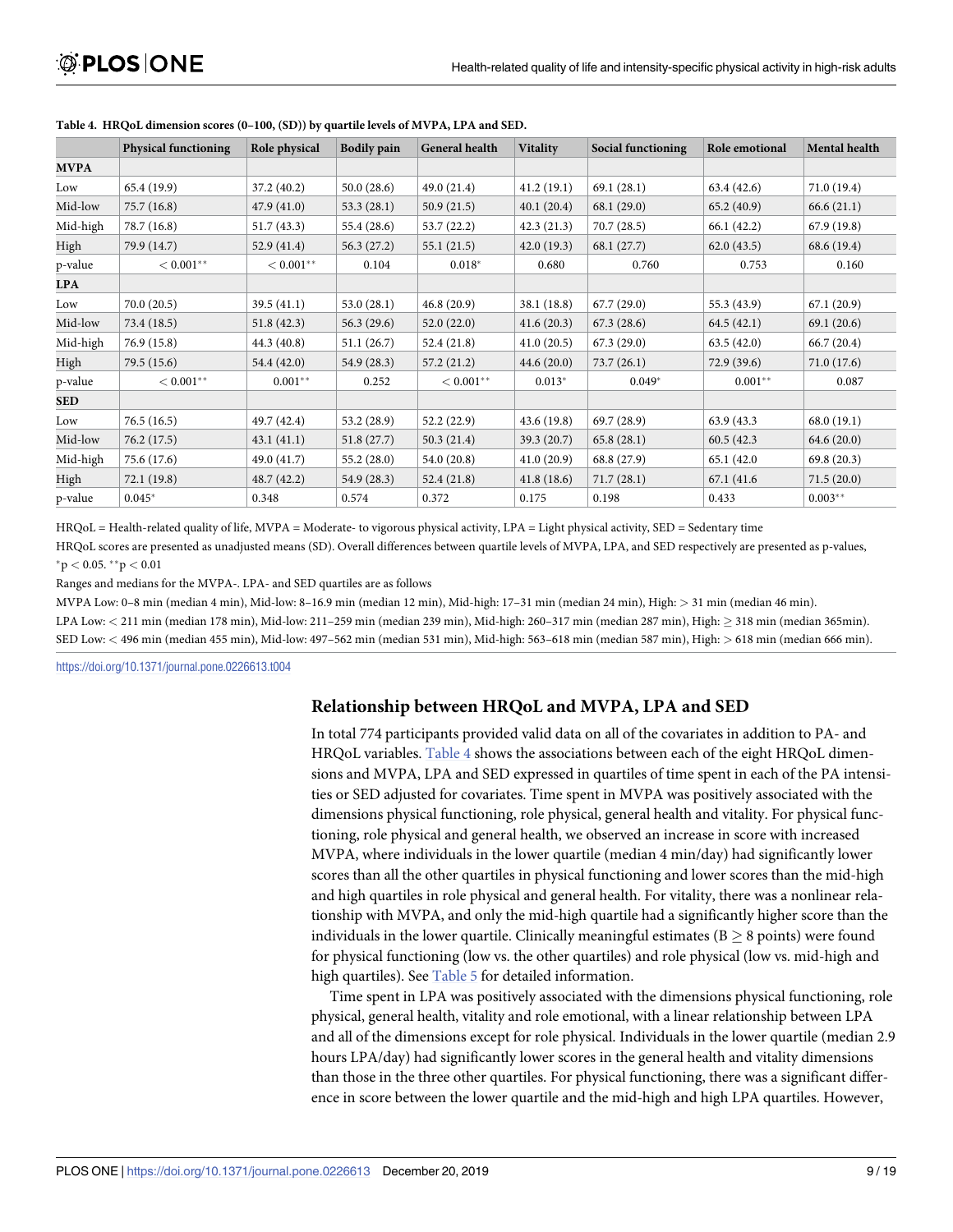|                    | Physical functioning Role physical |                                  | <b>Bodily pain</b>        | <b>General health</b>                | <b>Vitality</b>                 | Social functioning Role emotional |                           | <b>Mental health</b>                      |
|--------------------|------------------------------------|----------------------------------|---------------------------|--------------------------------------|---------------------------------|-----------------------------------|---------------------------|-------------------------------------------|
| <b>MVPA</b>        |                                    |                                  |                           |                                      |                                 |                                   |                           |                                           |
| Low<br>(reference) |                                    |                                  |                           |                                      |                                 |                                   |                           |                                           |
| Mid-low            | $7.8(4.4, 11.2)$ **                | $5.3(-3.3, 13.8)$                | $2.4 (-3.3, 8.1)$         | $3.2(-0.9, 7.2)$                     | $2.5(-1.4, 6.4)$                | $1.9$ ( $-3.6$ , $7.5$ )          | $4.5$ ( $-4.0$ , 12.9)    | $-1.9$ $(-5.7, 1.8)$                      |
| Mid-high           | $9.6(6.1, 13.0)$ **                | $9.5(0.8, 18.1)^*$               | $4.5(-1.3,$<br>10.3)      | $5.7(1.6, 9.8)$ **                   | $4.0 (0.1, 8.0)^*$              | $3.7(-2.0, 9.3)$                  | $4.8(-3.7, 13.4)$         | $-0.7$ $(-4.5, 3.1)$                      |
| High               | $10.7 (7.2, 14.2)^{**}$            | $9.9(1.3, 18.6)^*$               | $4.6(-1.2,$<br>10.4)      | $7.2(3.1, 11.3)$ **                  | $3.7(-0.3, 7.7)$                | $1.2$ (-4.4, 6.9)                 | $1.1(-7.4, 9.6)$          | $-0.9$ $(-4.7, 2.9)$                      |
| <b>LPA</b>         |                                    |                                  |                           |                                      |                                 |                                   |                           |                                           |
| Low<br>(reference) |                                    |                                  |                           |                                      |                                 |                                   |                           |                                           |
| Mid-low            | $2.4(-1.1, 5.8)$                   | 10.9(2.4,<br>$19.4$ <sup>*</sup> | $3.8(-1.8, 9.5)$          | $4.8(0.8, 8.8)^*$                    | $5.2 (1.4, 9.0)^{**}$           | $0.5$ ( $-5.0, 6.0$ )             | $7.9(-0.4, 16.2)$         | $2.2$ ( $-1.5, 5.9$ )                     |
| Mid-high           | $4.7(1.0, 8.3)^*$                  | $2.1(-6.7, 11.0)$                | $-1.1$ $(-7.0,$<br>4.8)   | $5.2(0.9, 9.4)^{*}$                  | $6.0 (2.0, 10.0)^{**}$          | $0.5$ ( $-5.3$ , 6.2)             | $7.2(-1.5, 15.9)$         | $-0.5$ $(-4.4, 3.4)$                      |
| High               | $5.3(1.5, 9.1)^{**}$               | $9.5(0.2, 18.8)^*$               | $0.9(-5.3, 7.1)$          | $7.8(3.4, 12.3)$ **                  | $9.5(5.3, 13.8)$ **             | $5.7(-0.4, 11.8)$                 | 14.4 (5.2,<br>$(23.5)$ ** | $3.3(-0.8, 7.3)$                          |
| <b>SED</b>         |                                    |                                  |                           |                                      |                                 |                                   |                           |                                           |
| Low<br>(reference) |                                    |                                  |                           |                                      |                                 |                                   |                           |                                           |
| Mid-low            | $-0.5$ $(-4.0, 2.9)$               | $-5.9$ $(-14.4, 2.6)$            | $-0.2$ ( $-5.9$ ,<br>5.5) | $-1.2$ $(-5.3, 2.8)$                 | $-4.6$ ( $-8.4,-0.7$ )*         | $-6.1$ $(-11.6, -0.6)^*$          | $-6.3$ $(-14.6, 2.1)$     | $-5.2$ ( $-8.9$ )<br>$-1.5$ <sup>**</sup> |
| Mid-high           | $-2.1$ $(-5.6, 1.5)$               | $-2.3$ $(-11.0, 6.4)$            | $1.5(-4.2, 7.3)$          | $-1.3$ $(-5.4, 2.8)$                 | $-6.0$ ( $-9.9, -2.0$ )**       | $-6.3$ $(-11.9, -0.7)^*$          | $-7.0$ ( $-15.5$ , 1.5)   | $-2.3$ $(-6.1, 1.5)$                      |
| High               | $-7.3$ ( $-11.3$ , $-3.4$ )**      | $-6.8$ $(-16.4, 2.8)$            | $-1.3$ $(-7.7,$<br>5.1)   | $-5.6(-10.2,$<br>$-1.0$ <sup>*</sup> | $-8.1$ $(-12.5,$<br>$(-3.8)$ ** | $-7.1$ ( $-13.4$ , $-0.9$ )*      | $-7.2$ ( $-16.6$ , 2.3)   | $-2.8$ $(-7.0, 1.4)$                      |

#### <span id="page-9-0"></span>**[Table](#page-8-0) 5. Associations between HRQoL dimensions (outcomes) and MVPA-, LPA- or SED (exposures).**

HRQoL = Health-related quality of life, MVPA = Moderate- to vigorous physical activity, LPA = Light physical activity, SED = Sedentary time Associations between outcomes and exposures were controlled for gender, age, BMI, accelerometer wear time, educational level, chronic conditions, smoking status and marital status, presented as main effect estimates (B coefficients (95% CI)). Significant associations at �p *<* 0.05, ��p *<* 0.01

<https://doi.org/10.1371/journal.pone.0226613.t005>

for role physical, there was a nonlinear relationship, and for role emotional only individuals in the upper quartile had a significantly higher score than those in the lower quartile. Clinically meaningful estimates ( $B > 8$  points), were found for role physical (low vs. mid-low and high quartiles), general health (low vs. high quartile), vitality (low vs. high quartile) and role emotional (low vs. high quartile). For detailed information, see Table 5.

Time spent SED was negatively associated with physical functioning, general health, vitality, social functioning and mental health (Table 5). For vitality and social functioning there was a linear relationship with decreased scores with increasing time spent SED, and all other quartiles had significantly lower scores than the low reference quartile (median 7.6 hours). For physical functioning and general health, only the higher quartile (median 11 hours SED/day) had significantly lower scores than the low reference quartile. For mental health, there was a nonlinear relationship, in which only individuals in the mid-low group (median 8.8 hours SED/day) had significantly lower scores than the low reference quartile. Clinically meaningful estimates ( $B \ge 8$  points), were found for vitality (low vs. high quartile).

When models for SED and LPA were mutually adjusted for MVPA in sensitivity analysis, the following associations became non-significant: between MVPA and vitality (all p *>* 0.235), between LPA and physical functioning (all p *>* 0.104), and between SED and physical functioning and general health (all  $p > 0.057$ ).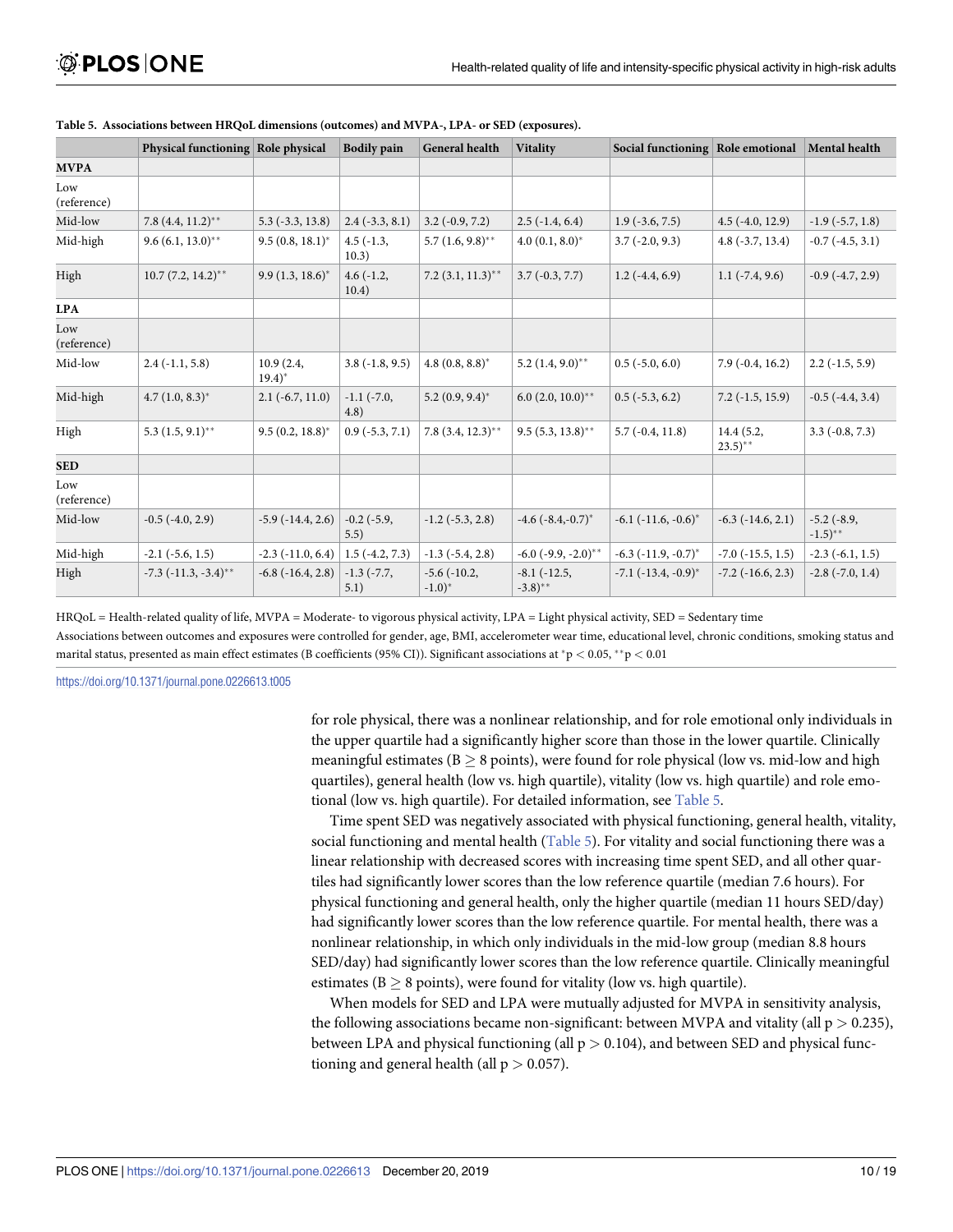|                             | $18-34 (n = 137)$            | $35-49$ (n = 216)        | $50-64$ (n = 291)               | $65 - 87$ (n = 130)    |
|-----------------------------|------------------------------|--------------------------|---------------------------------|------------------------|
| <b>Physical functioning</b> |                              |                          |                                 |                        |
| MVPA (ref low)              |                              |                          |                                 |                        |
| Mid-low                     | $6.6$ ( $-3.5$ , 16.7)       | $2.9(-3.8, 9.6)$         | $4.5(-1.1, 10.0)$               | $17.0 (8.7, 25.4)$ **  |
| Mid-high                    | $5.5$ ( $-4.6$ , $15.7$ )    | $4.0$ ( $-2.5$ , 10.6)   | 8.8 (3.0, 14.7)**               | $17.9(10.4, 25.3)$ **  |
| High                        | $-1.4$ $(-11.6, 8.8)$        | $9.4(2.5, 16.2)$ **      | $10.5(5.0, 15.9)$ **            | $21.0 (13.0, 29.1)$ ** |
| LPA (ref low)               |                              |                          |                                 |                        |
| Mid-low                     | $-6.0$ $(-12.3, 7.5)$        | $-2.3$ $(-9.6, 5.0)$     | 7.7 $(1.8, 13.5)$ <sup>**</sup> | $5.3$ ( $-2.5$ , 13.2) |
| Mid-high                    | $-3.1$ $(-12.7, 6.4)$        | $0.6(-6.4, 7.7)$         | $8.3$ (2.2, 14.5) <sup>**</sup> | $9.8(0.6, 18.9)^*$     |
| High                        | $-2.4$ $(-12.3, 7.5)$        | $-0.2$ $(-7.8, 7.5)$     | $11.6(5.4, 17.8)$ **            | $7.3$ ( $-2.9$ , 17.6) |
| Role physical               |                              |                          |                                 |                        |
| LPA (ref low)               |                              |                          |                                 |                        |
| Mid-low                     | $8.7$ ( $-10.2$ , 27.6)      | $-3.9$ $(-21.8, 14.0)$   | $10.8(-4.6, 26.2)$              | 22.8 (5.9, 39.8)**     |
| Mid-high                    | $6.8$ ( $-13.7, 27.3$ )      | $-11.9$ ( $-29.2, 5.3$ ) | $-1.2$ $(-17.4, 15.0)$          | $24.0 (4.2, 43.8)^*$   |
| High                        | $9.9(-11.3, 31.1)$           | $5.1$ ( $-13.5$ , 23.8)  | $1.3$ ( $-14.9$ , $17.6$ )      | 37.0 (14.9, 59.2)**    |
| Mental health               |                              |                          |                                 |                        |
| LPA (ref low)               |                              |                          |                                 |                        |
| Mid-low                     | $7.0(-2.2, 16.2)$            | $3.1(-5.7, 12.0)$        | $-0.8$ $(-6.9, 5.2)$            | $2.3(-4.4, 8.9)$       |
| Mid-high                    | $12.7(2.7, 22.7)^*$          | $-3.2$ ( $-11.8$ , 5.3)  | $-7.3$ $(-13.7, -0.9)^*$        | $1.2(-6.5, 9.0)$       |
| High                        | $16.3 (6.0, 26.7)$ **        | $4.8(-4.4, 14.0)$        | $-3.0$ $(-9.5, 3.4)$            | $-3.4$ $(-12.0, 5.3)$  |
| SED (ref low)               |                              |                          |                                 |                        |
| Mid-low                     | $-8.9$ ( $-17.5$ , $-0.4$ )* | $-6.0$ $(-13.6, 1.6)$    | $-2.4$ $(-8.2, 3.4)$            | $-1.9$ $(-11.5, 7.6)$  |
| Mid-high                    | $-4.1$ $(-13.7, 5.6)$        | $-4.0$ $(-11.8, 3.8)$    | $0.1$ ( $-5.8, 6.0$ )           | $1.7(-7.1, 10.4)$      |
| High                        | $-17.6$ $(-27.7, -7.5)$ **   | $-7.6$ $(-17.4, 2.1)$    | $6.9(0.4, 13.4)^*$              | $1.8(-7.4, 11.1)$      |

#### <span id="page-10-0"></span>Table 6. Associations between physical functioning, role physical or mental health as outcomes and MVPA/LPA/SED as exposures stratified by age groups.

Associations are presented as coefficients (B) (95% CI), controlled for gender, BMI, accelerometer wear time, educational level, chronic conditions, smoking status and marital status. Significant associations at  $p < 0.05$ ,  $* p < 0.01$ .

Stratification by age groups were based on significant interaction effects between age and the presented PA-intensities and/or SED on these dimensions.

<https://doi.org/10.1371/journal.pone.0226613.t006>

We observed significant interaction effects (p *<* 0.05) between age and MVPA, LPA and/or SED on physical functioning, role physical and mental health (S3 [Table](#page-14-0)). Furthermore, there were significant interactions between BMI and MVPA, LPA and/or SED on physical functioning, bodily pain and social functioning. Gender and chronic health conditions interacted with SED only on general health. See S3 [Table](#page-14-0) for detailed information.

Table 6 shows associations for physical functioning, role physical and mental health stratified on age. The associations between MVPA and LPA and the physical dimensions were strongest in the older age groups (*>* 50 years), and no significant relationships were observed in the youngest age group (18–34 years). For mental health, the associations with LPA (positive association) and SED (negative association) were strongest in the youngest age group and no significant relationships were observed in the oldest age group (65–87 years) (Table 6).

[Table](#page-11-0) 7 presents associations for bodily pain and social functioning stratified on BMI. The associations between PA or SED and bodily pain were only sporadic. However, for social functioning we observed that the only weight category with significant associations was the obese group (BMI  $\geq$  30).

### **Discussion**

The main results from this study show that the individuals recruited to Norwegian HLCs had a low physical activity level and reported significantly lower HRQoL in all dimensions compared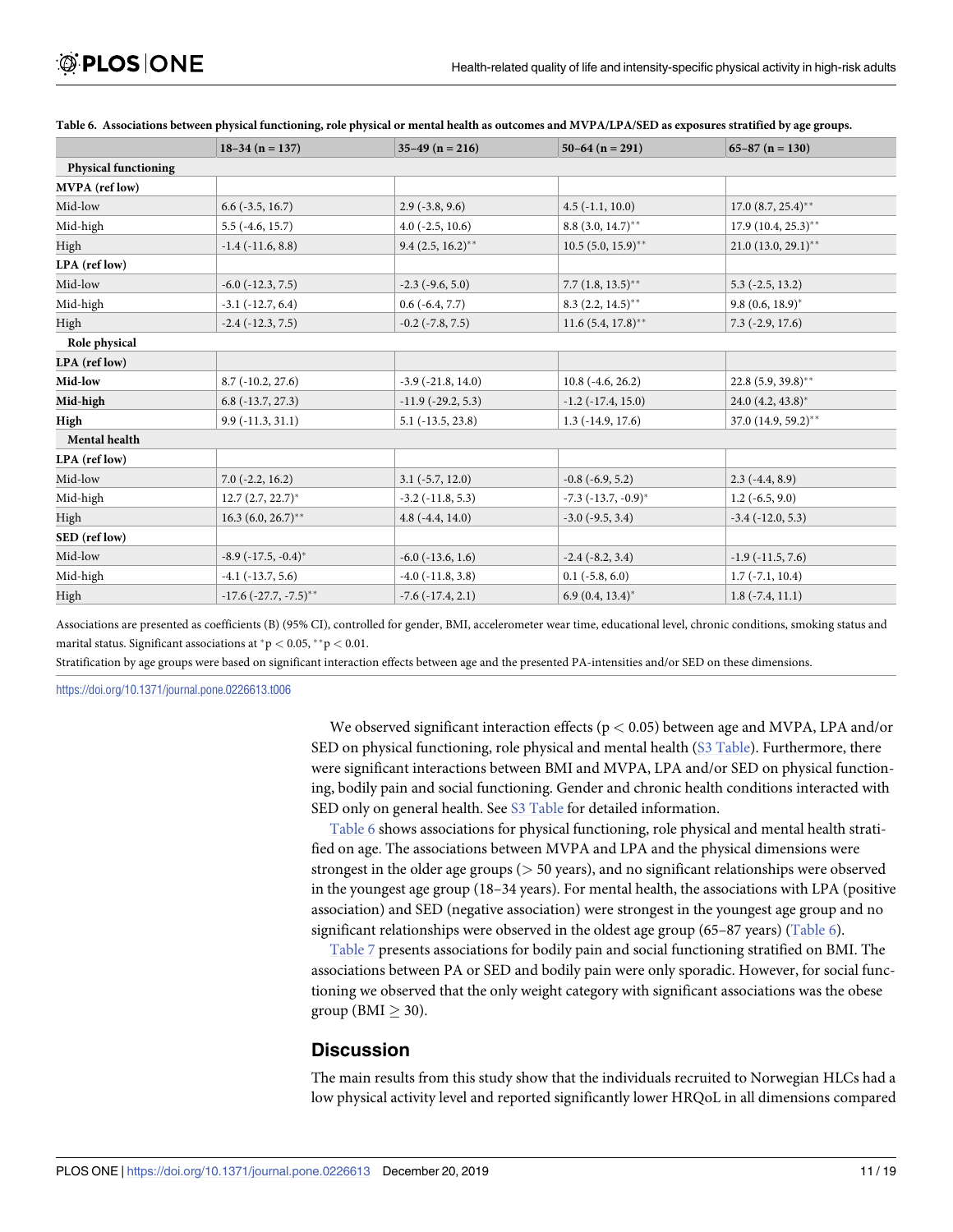|                       | $BMI < 25 (n = 104)$        | BMI 25-29.9 ( $n = 194$ )  | $BMI > 30 (n = 474)$           |
|-----------------------|-----------------------------|----------------------------|--------------------------------|
| <b>Bodily pain</b>    |                             |                            |                                |
| <b>MVPA</b> (ref low) |                             |                            |                                |
| Mid-low               | $5.3(-6.5, 27.3)$           | $-1.3$ $(-13.1, 10.5)$     | $1.2$ ( $-1.6$ , $13.1$ )      |
| Mid-high              | $4.5$ ( $-12.7$ , $21.7$ )  | $3.3$ ( $-8.6$ , 15.1)     | $4.1(-3.2, 11.5)$              |
| High                  | $10.4$ ( $-13.0$ , 23.6)    | $-3.5$ ( $-15.5$ , 8.5)    | $5.7(-6.0, 8.4)$               |
| LPA (ref low)         |                             |                            |                                |
| Mid-low               | $-9.0$ $(-27.0, 9.0)$       | $2.3$ (-9.3, 14.0)         | $6.4(1.0, 17.5)^*$             |
| Mid-high              | $-10.0$ $(-26.1, 6.1)$      | $-5.9$ ( $-18.0, 6.2$ )    | $3.3(-4.2, 10.9)$              |
| High                  | $-11.2$ $(-27.9, 5.5)$      | $-7.1$ $(-19.3, 5.1)$      | $9.2(-0.7, 13.4)$              |
| SED (ref low)         |                             |                            |                                |
| Mid-low               | $9.3(-6.5, 25.1)$           | $6.5$ ( $-7.6$ , 17.1)     | $-6.1$ $(-13.6, 1.3)$          |
| Mid-high              | $-6.8$ $(-22.9, 9.3)$       | $12.5(0.7, 24.2)^{*}$      | $-3.9$ ( $-11.3$ , 3.5)        |
| High                  | $11.9(-5.0, 28.9)$          | $4.8(-4.4, 17.5)$          | $-9.2$ ( $-17.8$ , $-0.6$ )*   |
| Social functioning    |                             |                            |                                |
| <b>MVPA</b> (ref low) |                             |                            |                                |
| Mid-low               | $-6.1$ $(-23.5, 11.3)$      | $-2.4$ $(-20.0, 6.1)$      | $4.4$ ( $-2.3$ , 11.1)         |
| Mid-high              | $-5.4$ $(-21.8, 11.0)$      | $0.8$ ( $-12.1$ , $13.7$ ) | $6.7$ ( $-0.2$ , 13.6)         |
| High                  | $-6.1$ $(-25.8, 6.4)$       | $-6.9$ ( $-15.3$ , 10.4)   | $7.0 (0.2, 13.9)^*$            |
| LPA (ref low)         |                             |                            |                                |
| Mid-low               | $-3.8$ $(-21.1, 13.5)$      | $-3.3$ $(-16.0, 9.5)$      | $1.6$ ( $-5.0$ , 8.2)          |
| Mid-high              | $-3.7$ $(-19.1, 11.8)$      | $-4.5$ $(-17.8, 8.7)$      | $2.7(-4.3, 9.8)$               |
| High                  | $-2.7$ ( $-18.8$ , 13.4)    | $2.9$ ( $-10.4$ , $16.2$ ) | $9.6(1.9, 17.3)^{*}$           |
| SED (ref low)         |                             |                            |                                |
| Mid-low               | $-4.6$ ( $-19.9$ , $10.6$ ) | $-2.8$ $(-14.9, 9.2)$      | $-8.7$ ( $-15.6$ , $-1.7$ )*   |
| Mid-high              | $-12.9$ $(-28.5, 2.6)$      | $1.5$ ( $-11.4$ , $14.3$ ) | $-10.0$ ( $-16.9, -3.1$ )**    |
| High                  | $-1.3$ $(-17.7, 15.1)$      | $-1.9$ ( $-15.5$ , 11.7)   | $-11.7$ ( $-19.7$ , $-3.7$ )** |

<span id="page-11-0"></span>**[Table](#page-10-0) 7. Associations between bodily pain and social functioning as outcomes and MVPA/LPA /SED as exposures stratified by BMI categories.**

Associations are presented as coefficients (B) (95% CI), controlled for gender, age, accelerometer wear time, educational level, chronic conditions, smoking status and marital status. Significant associations at �p *<* 0.05, ��p *<* 0.01. Stratification by BMI categories were based on significant interaction effects between BMI and MVPA, LPA and SED for these dimensions.

<https://doi.org/10.1371/journal.pone.0226613.t007>

to data from the general Norwegian population. A positive relationship between HRQoL and both moderate to vigorous- (MVPA) and light physical activity (LPA), and a negative relationship with time spent sedentary (SED) was observed. The different PA intensities (MVPA and LPA) and SED were clinically meaningful associated (B coefficients  $\geq$  8) with different dimensions of HRQoL. MVPA was related to physical functioning and role physical, LPA to role physical, general health, vitality and role emotional, while SED was related to vitality. However, the associations for some of the dimensions were dependent on age and BMI category.

The Norwegian HLCs target high-risk individuals with low PA level [[27](#page-16-0)]. Previous studies of Norwegian HLC's have found that the HLCs recruited individuals with high PA level compared to the general Norwegian population [\[29,](#page-16-0) [31\]](#page-16-0). Contradictory to these findings, the present study suggest that the HLCs reach physically inactive individuals. Furthermore, the vast majority were obese, had low level of education, were on sick leave or social benefits and had a high degree of multimorbidity. Our results indicating that the HLCs reach a high-risk group is essential, as previous studies have found that behavior change counseling within primary care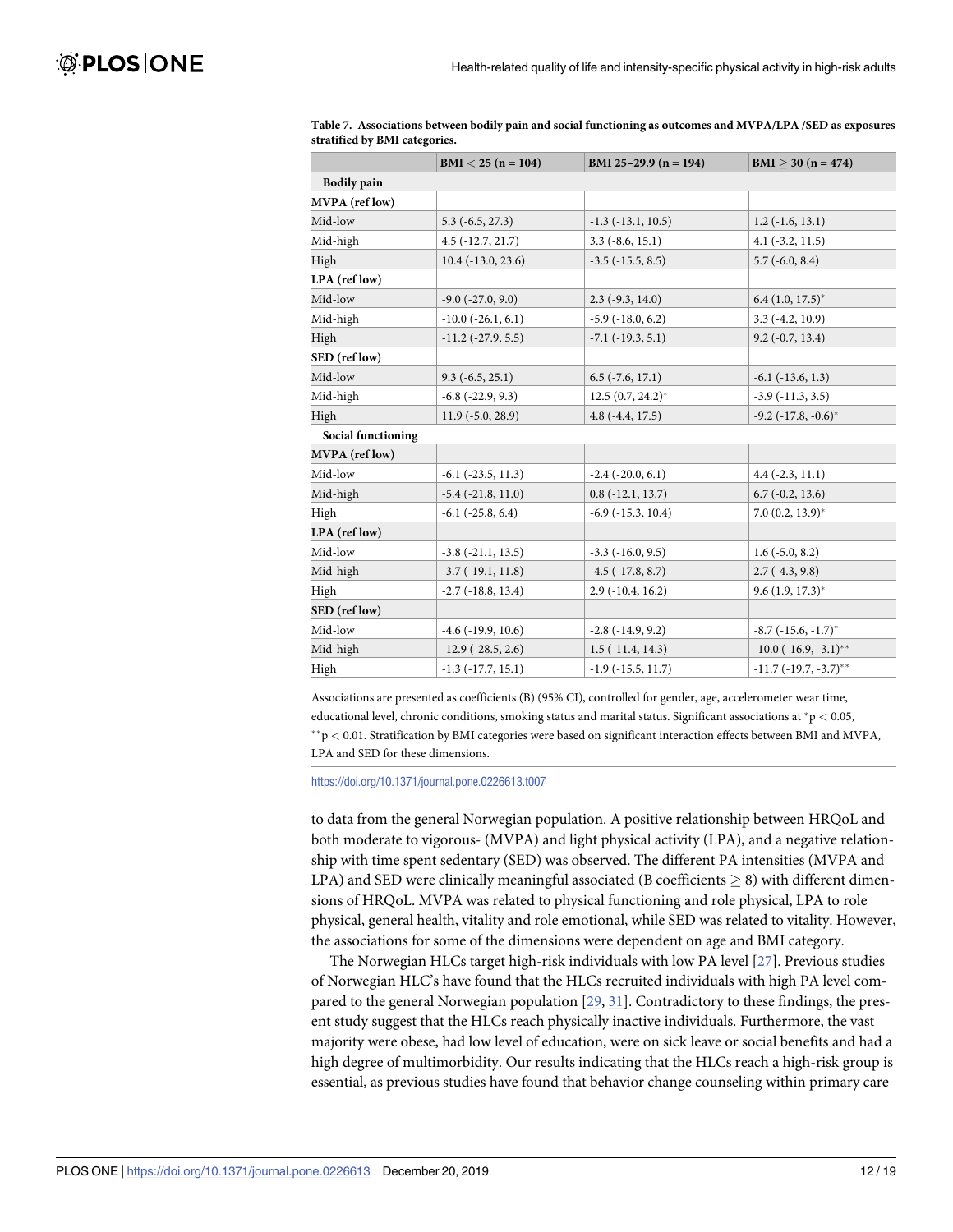<span id="page-12-0"></span>is effective in improving health and increasing PA level when reaching high-risk individuals [\[48,](#page-17-0) [49\]](#page-17-0), contradictory to conflicting results when targeting a healthy population without any risk factors [[50](#page-17-0)]. The conflicting results in terms of HLC participants' PA level could possibly be attributed to smaller samples in the previous studies, or that they used self-reported PA [\[31\]](#page-16-0), a different accelerometer device, or different data processing methods to classify the participants' PA levels [\[29\]](#page-16-0). PA level and SED in the current study was measured with the same device, and by using the same data processing criteria, as the Norwegian surveillance system for PA [[24](#page-16-0)]. Adults in the present study accumulated on average 24 min of MPA per day compared to 38 and 36 min (men and women, respectively) in the general Norwegian population [\[24\]](#page-16-0). Older adults in the Norwegian population accumulated 33 min (male) and 30 min (female) of MPA, while the elderly HLC participants engaged in 16 min of MPA daily [[24](#page-16-0)]. Only 20% of adults and 14% of older adults in the HLC sample met current PA recommendations, compared to 33% in the general adult population and 31% among older adults in Norway [\[24\]](#page-16-0). However, our findings are in line with results for obese individuals in the general population, where 16% met the PA guidelines [\[24,](#page-16-0) [51\]](#page-17-0).

The HRQoL scores in the present study population ranged from 40 in the dimension vitality (women) to 76 in physical functioning (men). We observed substantially lower scores in all dimensions compared to the general population, ranging from 26 and 28 points lower in the role physical dimension (women and men, respectively) to 11 and 13 points lower in the mental health dimension (men and women, respectively) [\[33\]](#page-16-0). Previous studies have considered an 8-point difference in SF-36 scores as clinically important [\[46\]](#page-17-0), which is comparable to the estimate of 0.5 SD [[52](#page-17-0)]. Thus, the high-risk population in our study reported substantially, and clinically meaningful lower scores than the general Norwegian population across all dimensions [\[33\]](#page-16-0). These results confirm previous findings of lower HRQoL among individuals with chronic conditions compared to generally healthy populations [[53](#page-17-0), [54](#page-17-0)].

Furthermore, we found that HRQoL scores varied between groups with different PA- or SED levels. Existing evidence about the relationship between PA and HRQoL in adults and the elderly is mainly based on self-reported PA data [\[7](#page-15-0), [9](#page-15-0)], which has limitations concerning measuring the duration of activities of certain intensities or sedentary time precisely. The use of accelerometers enabled us to classify individuals' PA and SED levels more precisely than selfreported data does, and hence, investigate the dose-response relationship between HRQoL and the various PA intensity levels. After adjustment for confounders, we observed a positive gradient of HRQoL scores in the dimensions physical functioning, role physical and general health across levels of MVPA. These results are in line with previous findings in cross-sectional studies [\[55,](#page-18-0) [56\]](#page-18-0). However, in the present study, the differences in scores between the two highest levels of MVPA was minor (only about one point). Our findings support previous studies suggesting there might be a threshold at which excessive MVPA do not have any further positive relationship with HRQoL [[18](#page-16-0), [57](#page-18-0), [58](#page-18-0)]. Furthermore, we found that the level of MVPA needed to score clinically meaningful higher than the individuals in the lower quartile did, differed between the various dimensions. For physical functioning this level was median 12 min MVPA per day, while for role physical this level was 24 min MVPA per day. For general health, the differences in scores between levels of MVPA were less than 8 points, and hence not considered as clinical relevant.

For LPA, only individuals in the higher quartile, spending a median of 6 hours LPA per day, reported clinically meaningful higher scores than the lower quartile in the dimensions general health, vitality and role emotional. For the dimension role physical there was a nonlinear trend where both the mid-low (median 4 hours LPA per day) and the higher quartile reported higher scores compared to the lower quartile. Vitality was the only dimension where there was observed a clinically relevant difference between levels of SED, in which individuals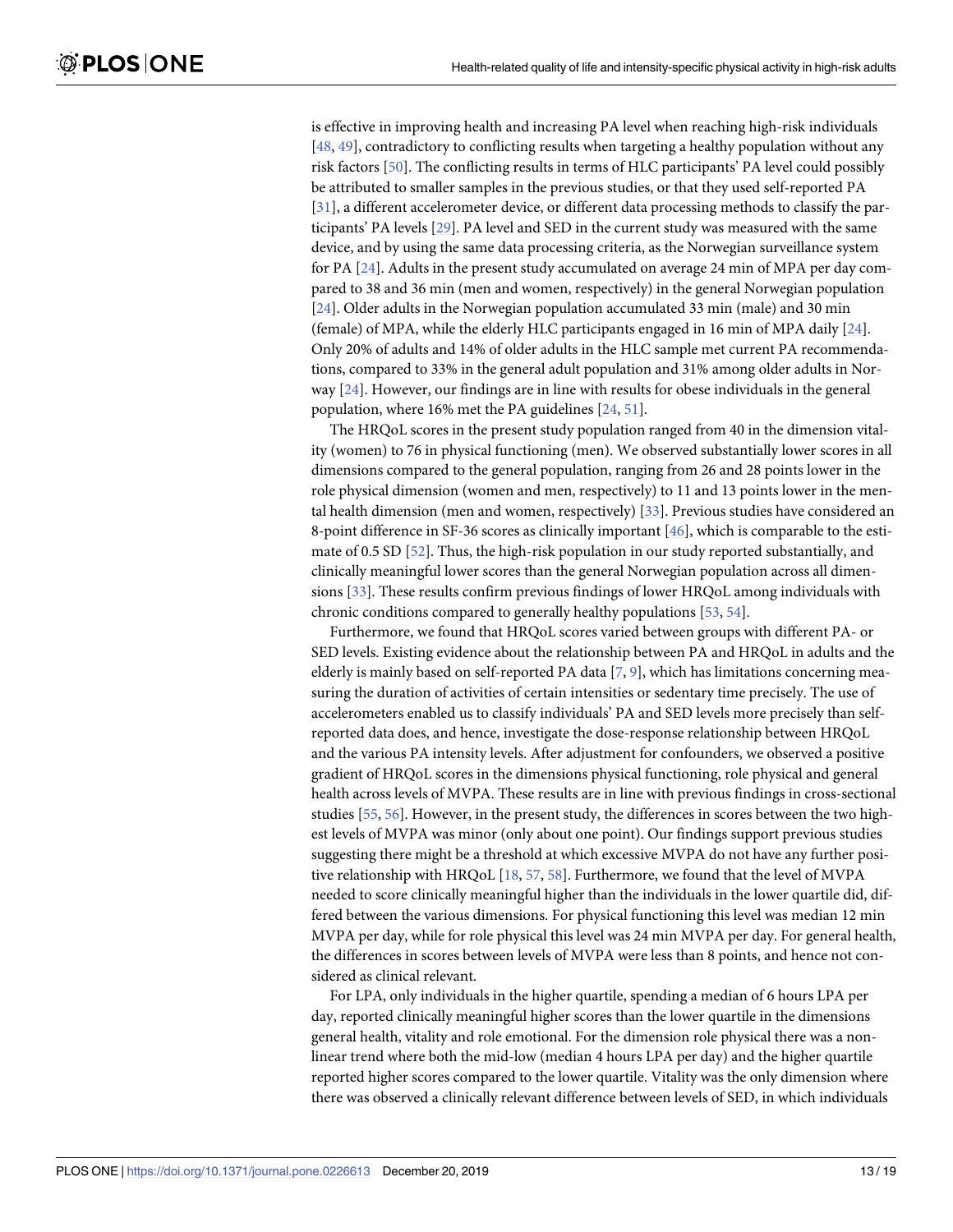<span id="page-13-0"></span>spending a median 11 hours SED per day had lower scores compared to the least sedentary individuals (median 8 hours SED per day). These findings are in line with previous studies indicating that PA at different intensities and SED are associated with different dimensions of HRQoL [\[17,](#page-16-0) [20\]](#page-16-0), and furthermore that the dose-response relationship might differ between dimensions.

Most previous studies have investigated the relationship between HRQoL and PA of only moderate-to vigorous intensity [[7,](#page-15-0) [9\]](#page-15-0). Our study confirms previous consistent findings of positive associations between MVPA and the physical-related dimensions (physical functioning and role physical) [\[7](#page-15-0), [9](#page-15-0)]. However, we found that MVPA was not associated with any of the mental-related dimensions (role emotional, mental health, social functioning, or vitality) [\[34\]](#page-16-0), in which previous evidence seems to be contradictory [\[7,](#page-15-0) [9](#page-15-0), [18](#page-16-0)]. On the other hand, we found that LPA was associated with mental-related dimensions (vitality and role emotional) [[34](#page-16-0)]. The conflicting results regarding MVPA's association to mental-related dimensions might partly be attributed to the variety of thresholds at which PA is defined as moderate- to vigorous, based on the wide specter of measurement instruments used [[7](#page-15-0), [9](#page-15-0)]. Questionnaires are prone to recall bias, and especially duration of every-day activities, which not are experienced as breath taking, may be hard to recall precisely, while one tend to over-report activity of moderate- and hard intensity [\[10\]](#page-15-0). This might have led to misclassification of LPA as MVPA in previous studies using self-reported PA. However, the current study found no associations between neither MVPA nor LPA and SED and the specific mental health dimension. Though, when we investigated the relationship stratified by age, we found statistical and clinically relevant associations between mental health and both LPA and SED for individuals in the youngest age group (18 to 34 years), indicating that the relationship possibly could be dependent on age. Furthermore, about one third of the current study's population reported mental disorders. Individuals with mental disorders have shown to score significantly lower than the general population in mental-related dimensions [[54](#page-17-0)]. Hence, the association between mental-related dimensions and PA might have been attenuated by the individuals' chronic conditions, as we only controlled for number of chronic conditions, and not for specific disorders. Further studies are therefore needed to explore the relationship between mental health and PA in populations with multimorbidity.

The current study found no significant associations between any of the PA intensities and bodily pain or social functioning, which is in line with previous findings in the reviews by Pucci et al. [\[9\]](#page-15-0) and Bize et al. [\[7\]](#page-15-0). However, we found that BMI had an interaction effect with PA and SED on bodily pain and social functioning, which might indicate that these dimensions are influenced by moderating factors such as BMI. As the current study is based on cross-sectional data, we are limited in interpreting any causality. Thus, it possible that higher BMI has an impact on bodily pain and social functioning, which in turn might influence the choice of activities, or to not engage in physical activity. Further studies with longitudinal designs are needed to investigate the causality of the relationships.

### **Strengths and limitations**

One of the strengths of the current study is the relatively large sample of high-risk individuals from a wide range of HLCs in four regions in Norway. Thus, we believe this is a more representative sample of Norwegian HLC participants compared to the smaller samples included in previous studies [[29–31\]](#page-16-0). Other important strengths are the adjustments for several confounders in the association analysis, the use of objective PA assessments, and a widely used, multidimensional generic HRQoL instrument, both being the same measurement methods used in previous large population surveys [\[24,](#page-16-0) [33\]](#page-16-0). This strengthens comparisons between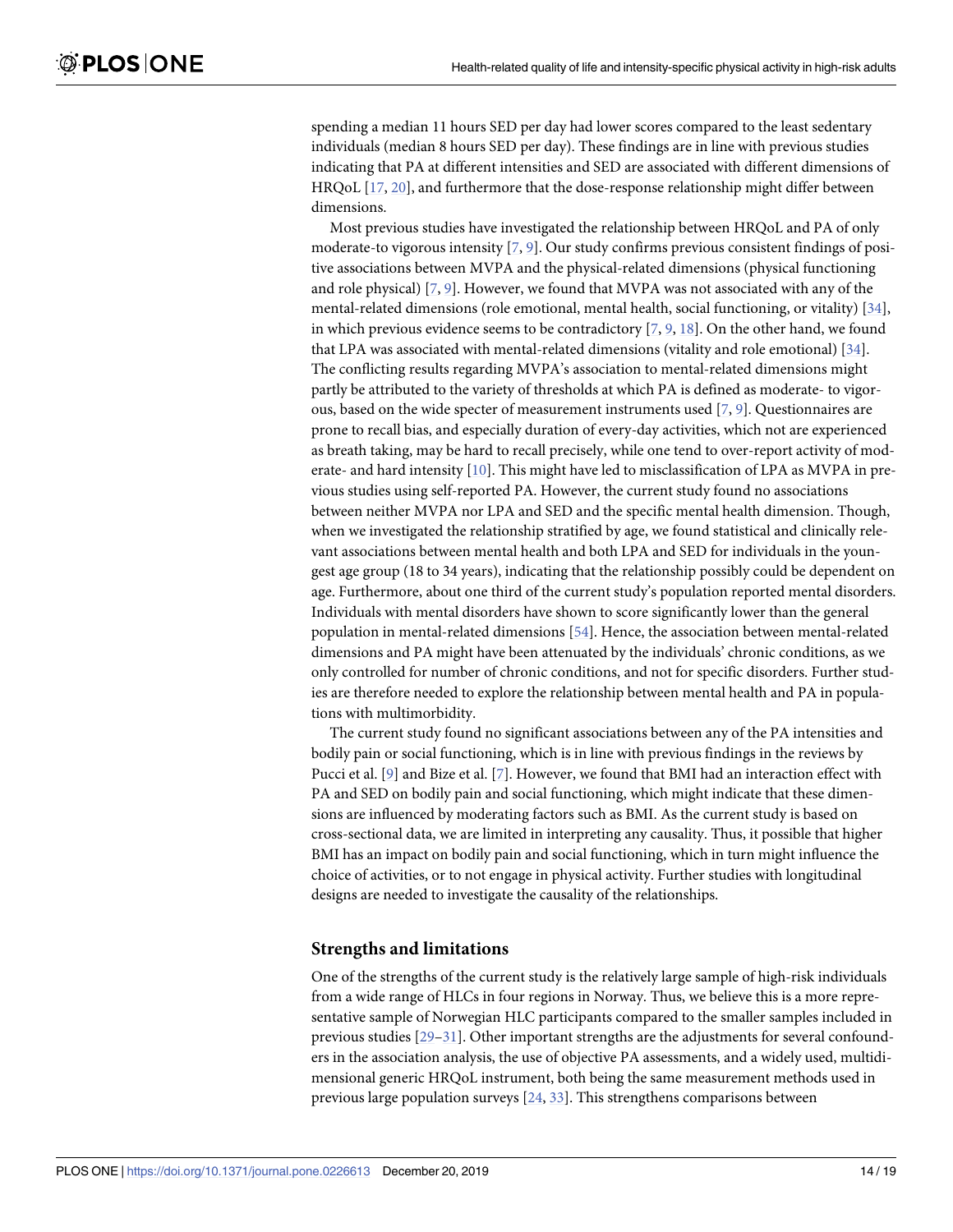<span id="page-14-0"></span>populations. Although objective measurements of PA generally have higher validity than subjective assessments, there are some limitations with the use of accelerometers. First, the accelerometer is not able to capture type or characteristics of the activity performed. Setting or purpose of the activity might play an important role in terms of emotions related to the activity and hence the activity's impact on quality of life. Furthermore, cut-points used to define intensity-specific PA are not uniformly defined [[39](#page-17-0)], which adds complexity to making comparisons across studies. The cross-sectional design of this study limits the interpretation of the causal direction of the association between PA and HRQoL, as an individual's physical or mental health could have an impact on his or her physical activity level.

In conclusion, the results from the present study showed that the majority of participants attending HLCs had low PA level and relatively low HRQoL compared to the general population. Furthermore, we found a positive relationship between PA and HRQoL and a negative relationship between SED and HRQoL. These relationships varied according to the intensity of PA and differed across dimensions of HRQoL, age, and BMI groups. Our findings might contribute to the understanding of the dose-response relationship between PA of specific intensities or SED and the various dimensions of HRQoL. However, longitudinal studies are needed to further investigate possible causal relationships.

## **Supporting information**

**S1 [Table.](http://www.plosone.org/article/fetchSingleRepresentation.action?uri=info:doi/10.1371/journal.pone.0226613.s001) Linear trends between MVPA, LPA or SED and HRQoL dimensions.** Linear trends between exposures (MVPA, LPA and SED) and HRQoL dimensions (outcomes) are presented as p-values.

(PDF)

**S2 [Table.](http://www.plosone.org/article/fetchSingleRepresentation.action?uri=info:doi/10.1371/journal.pone.0226613.s002) Missing item pattern.** Frequency (%) and number (n) of individuals missing items in each of the eight health-related quality of life (HRQoL) dimensions. (PDF)

**S3 [Table.](http://www.plosone.org/article/fetchSingleRepresentation.action?uri=info:doi/10.1371/journal.pone.0226613.s003) Interaction effects.** Interactions between MVPA, LPA, SED and possible moderators on HRQoL dimensions. (PDF)

**S1 [File.](http://www.plosone.org/article/fetchSingleRepresentation.action?uri=info:doi/10.1371/journal.pone.0226613.s004) Source dataset.** (SAV)

### **Acknowledgments**

Grateful thanks to all individuals who participated in this study and to all HLC staff who collected the data, for their enormous efforts and positive attitude. Furthermore, thanks to Kyrre Svarva, the master's, and bachelor's students contributing to the data assembling.

### **Author Contributions**

**Conceptualization:** Ellen Eimhjellen Blom, Eivind Aadland, Guri Kaurstad Skrove, Ane Kristiansen Solbraa, Line Merethe Oldervoll.

**Formal analysis:** Ellen Eimhjellen Blom, Eivind Aadland.

**Investigation:** Ellen Eimhjellen Blom, Eivind Aadland, Guri Kaurstad Skrove, Ane Kristiansen Solbraa, Line Merethe Oldervoll.

**Project administration:** Ellen Eimhjellen Blom, Line Merethe Oldervoll.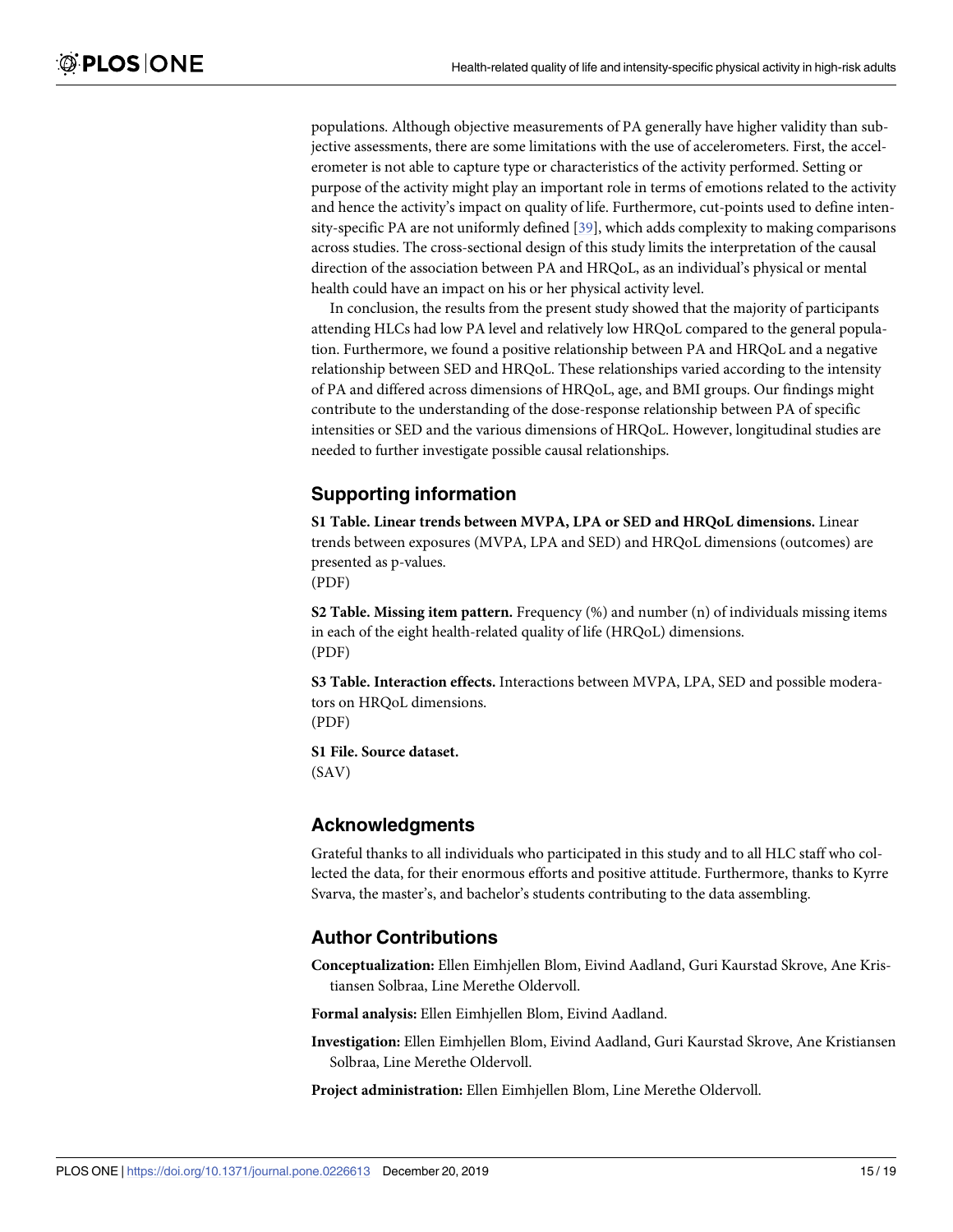<span id="page-15-0"></span>**Supervision:** Line Merethe Oldervoll.

- **Validation:** Ellen Eimhjellen Blom, Eivind Aadland, Guri Kaurstad Skrove, Ane Kristiansen Solbraa, Line Merethe Oldervoll.
- **Writing – original draft:** Ellen Eimhjellen Blom.
- **Writing – review & editing:** Ellen Eimhjellen Blom, Eivind Aadland, Guri Kaurstad Skrove, Ane Kristiansen Solbraa, Line Merethe Oldervoll.

#### **References**

- **[1](#page-1-0).** GBD 2017 Mortality Collaborators. Global, regional, and national age-sex-specific mortality and life expectancy, 1950–2017: a systematic analysis for the Global Burden of Disease Study 2017. Lancet. 2018; 392(10159):1684–735. [https://doi.org/10.1016/S0140-6736\(18\)31891-9](https://doi.org/10.1016/S0140-6736(18)31891-9) PMID: [30496102](http://www.ncbi.nlm.nih.gov/pubmed/30496102)
- **[2](#page-1-0).** GBD 2017 Disease and injury Incidence and Prevalence Collaborators. Global, regional, and national incidence, prevalence, and years lived with disability for 354 diseases and injuries for 195 countries and territories, 1990–2017: a systematic analysis for the Global Burden of Disease Study 2017. Lancet. 2018; 392(10159):1789–858. [https://doi.org/10.1016/S0140-6736\(18\)32279-7](https://doi.org/10.1016/S0140-6736(18)32279-7) PMID: [30496104](http://www.ncbi.nlm.nih.gov/pubmed/30496104)
- **[3](#page-1-0).** Fayers PM, Machin D. Quality of life: the assessment, analysis, and reporting of patient-reported outcomes. 3rd ed. Chichester, West Sussex, England: Wiley Blackwell; 2016. 651 p.
- **[4](#page-1-0).** GBD Risk Factor Collaborators. Global, regional, and national comparative risk assessment of 84 behavioural, environmental and occupational, and metabolic risks or clusters of risks for 195 countries and territories, 1990–2017: a systematic analysis for the Global Burden of Disease Study 2017. Lancet. 2018; 392(10159):1923–94. [https://doi.org/10.1016/S0140-6736\(18\)32225-6](https://doi.org/10.1016/S0140-6736(18)32225-6) PMID: [30496105](http://www.ncbi.nlm.nih.gov/pubmed/30496105)
- **5.** Pedersen BK, Saltin B. Exercise as medicine—evidence for prescribing exercise as therapy in 26 different chronic diseases. Scand J Med Sci Sports. 2015; 25 Suppl 3:1–72.
- **[6](#page-1-0).** Physical Activity Guidelines Advisory Committee. 2018 Physical Activity Guidelines Advisory Committee Scientific Report. Washington, DC: U.S. Department of Health and Human Services; 2018
- **[7](#page-1-0).** Bize R, Johnson JA, Plotnikoff RC. Physical activity level and health-related quality of life in the general adult population: A systematic review. Prev Med. 2007; 45(6):401–15. [https://doi.org/10.1016/j.ypmed.](https://doi.org/10.1016/j.ypmed.2007.07.017) [2007.07.017](https://doi.org/10.1016/j.ypmed.2007.07.017) PMID: [17707498](http://www.ncbi.nlm.nih.gov/pubmed/17707498)
- **8.** Rejeski WJ, Mihalko SL. Physical activity and quality of life in older adults. J Gerontol A Biol Sci Med Sci. 2001; 56 Spec No 2:23–35.
- **[9](#page-1-0).** Pucci GC, Rech CR, Fermino RC, Reis RS. Association between physical activity and quality of life in adults. Rev Saude Publica. 2012; 46(1):166–79. <https://doi.org/10.1590/s0034-89102012000100021> PMID: [22249758](http://www.ncbi.nlm.nih.gov/pubmed/22249758)
- **[10](#page-1-0).** Warren JM, Ekelund U, Besson H, Mezzani A, Geladas N, Vanhees L. Assessment of physical activity —a review of methodologies with reference to epidemiological research: a report of the exercise physiology section of the European Association of Cardiovascular Prevention and Rehabilitation. Eur J Cardiovasc Prev Rehabil. 2010; 17(2):127–39. <https://doi.org/10.1097/HJR.0b013e32832ed875> PMID: [20215971](http://www.ncbi.nlm.nih.gov/pubmed/20215971)
- **11.** Sallis JF, Saelens BE. Assessment of physical activity by self-report: status, limitations, and future directions. Res Q Exerc Sport. 2000; 71 Suppl 2:1–14.
- **[12](#page-1-0).** Prince SA, Adamo KB, Hamel ME, Hardt J, Connor Gorber S, Tremblay M. A comparison of direct versus self-report measures for assessing physical activity in adults: a systematic review. Int J Behav Nutr Phys Act. 2008; 5:56. <https://doi.org/10.1186/1479-5868-5-56> PMID: [18990237](http://www.ncbi.nlm.nih.gov/pubmed/18990237)
- **[13](#page-1-0).** World Health Organization. Global recommendations on physical activity for health. Geneva, Switzerland; 2010
- **[14](#page-1-0).** Bertheussen GF, Romundstad PR, Landmark T, Kaasa S, Dale O, Helbostad JL. Associations between physical activity and physical and mental health -a HUNT 3 study. Med Sci Sports Exerc. 2011; 43 (7):1220–8. <https://doi.org/10.1249/MSS.0b013e318206c66e> PMID: [21131869](http://www.ncbi.nlm.nih.gov/pubmed/21131869)
- **[15](#page-1-0).** Ashe MC, Miller WC, Eng JJ, Noreau L. Older adults, chronic disease and leisure-time physical activity. Gerontology. 2009; 55(1):64–72. <https://doi.org/10.1159/000141518> PMID: [18566534](http://www.ncbi.nlm.nih.gov/pubmed/18566534)
- **16.** Keats MR, Cui Y, DeClercq V, Dummer TJB, Forbes C, Grandy SA, et al. Multimorbidity in Atlantic Canada and association with low levels of physical activity. Prev Med. 2017; 105:326–31. [https://doi.org/10.](https://doi.org/10.1016/j.ypmed.2017.10.013) [1016/j.ypmed.2017.10.013](https://doi.org/10.1016/j.ypmed.2017.10.013) PMID: [28987335](http://www.ncbi.nlm.nih.gov/pubmed/28987335)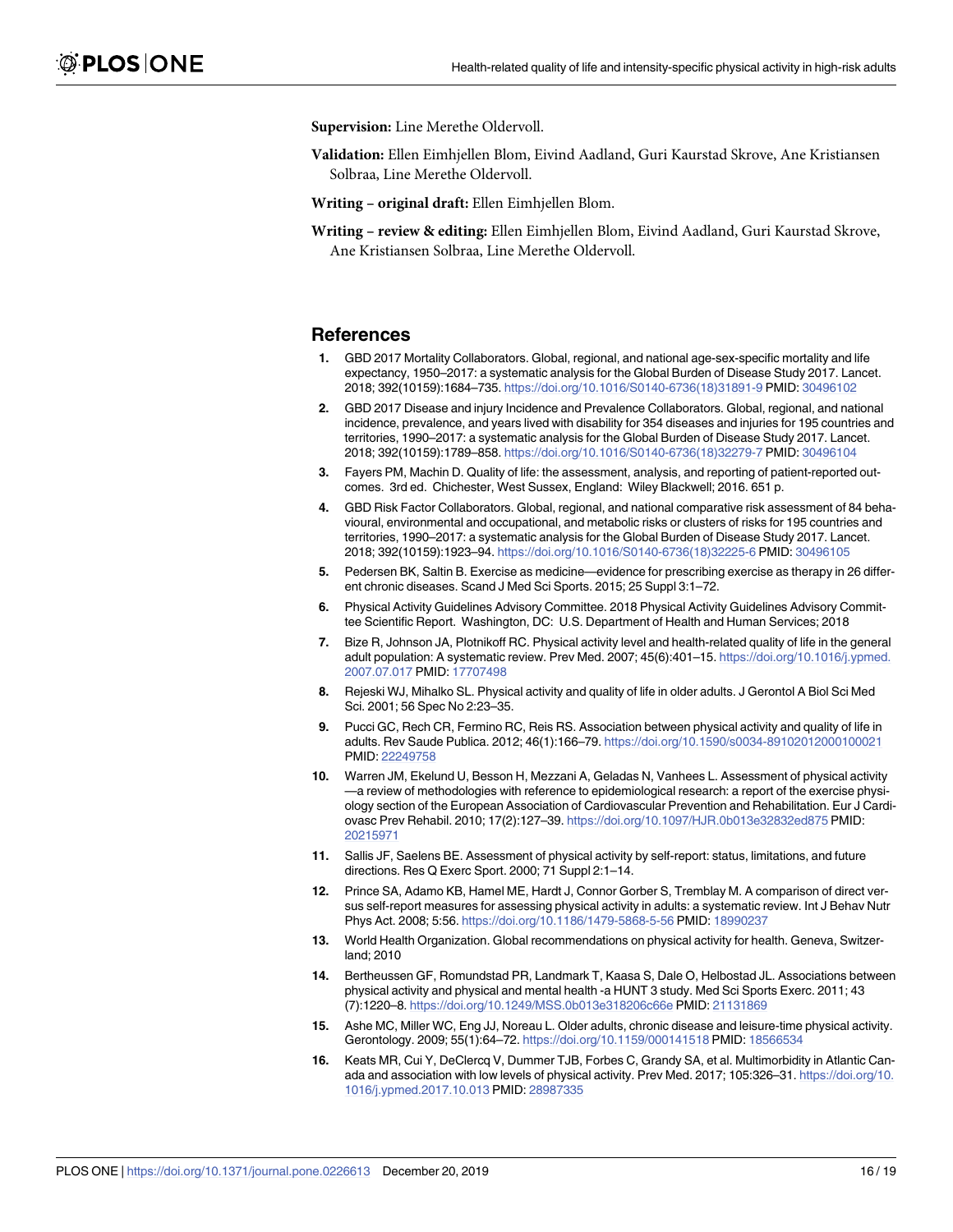- <span id="page-16-0"></span>**[17](#page-1-0).** Buman MP, Hekler EB, Haskell WL, Pruitt L, Conway TL, Cain KL, et al. Objective light-intensity physical activity associations with rated health in older adults. Am J Epidemiol. 2010; 172(10):1155–65. <https://doi.org/10.1093/aje/kwq249> PMID: [20843864](http://www.ncbi.nlm.nih.gov/pubmed/20843864)
- **[18](#page-12-0).** Kim J, Im JS, Choi YH. Objectively measured sedentary behavior and moderate-to-vigorous physical activity on the health-related quality of life in US adults: The National Health and Nutrition Examination Survey 2003–2006. Qual Life Res. 2017; 26(5):1315–26. <https://doi.org/10.1007/s11136-016-1451-y> PMID: [27837382](http://www.ncbi.nlm.nih.gov/pubmed/27837382)
- **19.** Fox KR, Stathi A, McKenna J, Davis MG. Physical activity and mental well-being in older people participating in the Better Ageing Project. Eur J Appl Physiol. 2007; 100(5):591–602. [https://doi.org/10.1007/](https://doi.org/10.1007/s00421-007-0392-0) [s00421-007-0392-0](https://doi.org/10.1007/s00421-007-0392-0) PMID: [17285318](http://www.ncbi.nlm.nih.gov/pubmed/17285318)
- **[20](#page-13-0).** Ku PW, Fox KR, Liao Y, Sun WJ, Chen LJ. Prospective associations of objectively assessed physical activity at different intensities with subjective well-being in older adults. Qual Life Res. 2016; 25 (11):2909–19. <https://doi.org/10.1007/s11136-016-1309-3> PMID: [27153854](http://www.ncbi.nlm.nih.gov/pubmed/27153854)
- **[21](#page-1-0).** Loprinzi PD. Joint associations of objectively-measured sedentary behavior and physical activity with health-related quality of life. Prev Med Rep. 2015; 2:959–61. [https://doi.org/10.1016/j.pmedr.2015.11.](https://doi.org/10.1016/j.pmedr.2015.11.004) [004](https://doi.org/10.1016/j.pmedr.2015.11.004) PMID: [26844174](http://www.ncbi.nlm.nih.gov/pubmed/26844174)
- **[22](#page-1-0).** Guthold R, Stevens GA, Riley LM, Bull FC. Worldwide trends in insufficient physical activity from 2001 to 2016: a pooled analysis of 358 population-based surveys with 1.9 million participants. Lancet Glob Health. 2018; 6(10):e1077–e86. [https://doi.org/10.1016/S2214-109X\(18\)30357-7](https://doi.org/10.1016/S2214-109X(18)30357-7) PMID: [30193830](http://www.ncbi.nlm.nih.gov/pubmed/30193830)
- **23.** Tucker JM, Welk GJ, Beyler NK. Physical Activity in U.S. Adults: Compliance with the Physical Activity Guidelines for Americans. Am J Prev Med. 2011; 40(4):454–61. [https://doi.org/10.1016/j.amepre.2010.](https://doi.org/10.1016/j.amepre.2010.12.016) [12.016](https://doi.org/10.1016/j.amepre.2010.12.016) PMID: [21406280](http://www.ncbi.nlm.nih.gov/pubmed/21406280)
- **[24](#page-1-0).** Hansen BH, Kolle E, Steene-Johannessen J, Dalene KE, Ekelund U, Anderssen SA. Monitoring population levels of physical activity and sedentary time in Norway across the lifespan. Scand J Med Sci Sports. 2019; 29(1):105–12. <https://doi.org/10.1111/sms.13314> PMID: [30276928](http://www.ncbi.nlm.nih.gov/pubmed/30276928)
- **[25](#page-1-0).** World Health Organization. Global action plan for the prevention and control of noncommunicable diseases 2013–2020. Geneva: WHO; 2013
- **[26](#page-2-0).** Helse- og omsorgsdepartementet. NCD-strategi 2013–2017. For forebygging, diagnostisering, behandling og rehabilitering av fire ikke-smittsomme folkesykdommer; hjerte- og karsykdommer, diabetes, kols og kreft [NCD-Strategy 2013–2017. For the prevention, diagnosis, treatment and rehabilitation of four noncommunicable diseases: cardiovascular disease, diabetes, COPD and cancer]. Oslo: Helse- og omsorgsdepartementet [Norwegian Ministery of Health and Care Services]; 2013–2017.
- **[27](#page-2-0).** Helsedirektoratet. Veileder for kommunale frisklivssentraler. Etablering, organisering og tilbud [Recommendations for municipal healthy life centres]. Oslo: Helsedirektoratet [The Norwegian Directorate of Health]; 2016
- **[28](#page-2-0).** Ekornrud T, Thonstad M. Frisklivssentralar i kommunane. Ei kartlegging og analyse av førebyggande og helsefremjande arbeid og tilbod i norske kommunar i perioden 2013–2016 [Healthy Life centres in the municipalities. A survey and analysis of health-promoting work and offers in Norwegian municipalities during the period 2013–2016]. Oslo—Kongsvinger: Statistics Norway; 2018
- **[29](#page-2-0).** Samdal GB, Meland E, Eide GE, Berntsen S, Abildsnes E, Stea TH, et al. Participants at Norwegian Healthy Life Centres: Who are they, why do they attend and how are they motivated? A cross-sectional study. Scand J Public Health. 2018:1403494818756081.
- **30.** Lerdal A, Celius EH, Pedersen G. Prescribed exercise: a prospective study of health-related quality of life and physical fitness among participants in an officially sponsored municipal physical training program. Journal Of Physical Activity & Health. 2013; 10(7):1016–23.
- **[31](#page-2-0).** Følling IS, Kulseng B, Midthjell K, Rangul V, Helvik A-S. Individuals at high risk for type 2 diabetes invited to a lifestyle program: characteristics of participants versus non-participants (the HUNT Study) and 24-month follow-up of participants (the VEND-RISK Study). BMJ Open Diabetes Res Care. 2017; 5  $(1)$ .
- **[32](#page-2-0).** Blom EE, Oldervoll L, Aadland E, Solbraa AK, Skrove GK. Impact and implementation of Healthy Life Centres, a primary-care service intervention for behaviour change in Norway: Study design. Scand J Public Health. 2019:1403494819856832. <https://doi.org/10.1177/1403494819856832> PMID: [31213167](http://www.ncbi.nlm.nih.gov/pubmed/31213167)
- **[33](#page-3-0).** Jacobsen EL, Bye A, Aass N, Fossa SD, Grotmol KS, Kaasa S, et al. Norwegian reference values for the Short-Form Health Survey 36: development over time. Qual Life Res. 2018; 27(5):1201–12. [https://](https://doi.org/10.1007/s11136-017-1684-4) [doi.org/10.1007/s11136-017-1684-4](https://doi.org/10.1007/s11136-017-1684-4) PMID: [28808829](http://www.ncbi.nlm.nih.gov/pubmed/28808829)
- **[34](#page-3-0).** Ware JE Jr. SF-36 health survey update. Spine (Phila Pa 1976). 2000; 25(24):3130–9.
- **[35](#page-3-0).** Ware JE, Snow KK, Kosinski M, Gandek B. SF-36 health survey. Manual and interpretation guide. Boston, Massachusets: The Health Institute, New England Medical Center Hospital; 1993.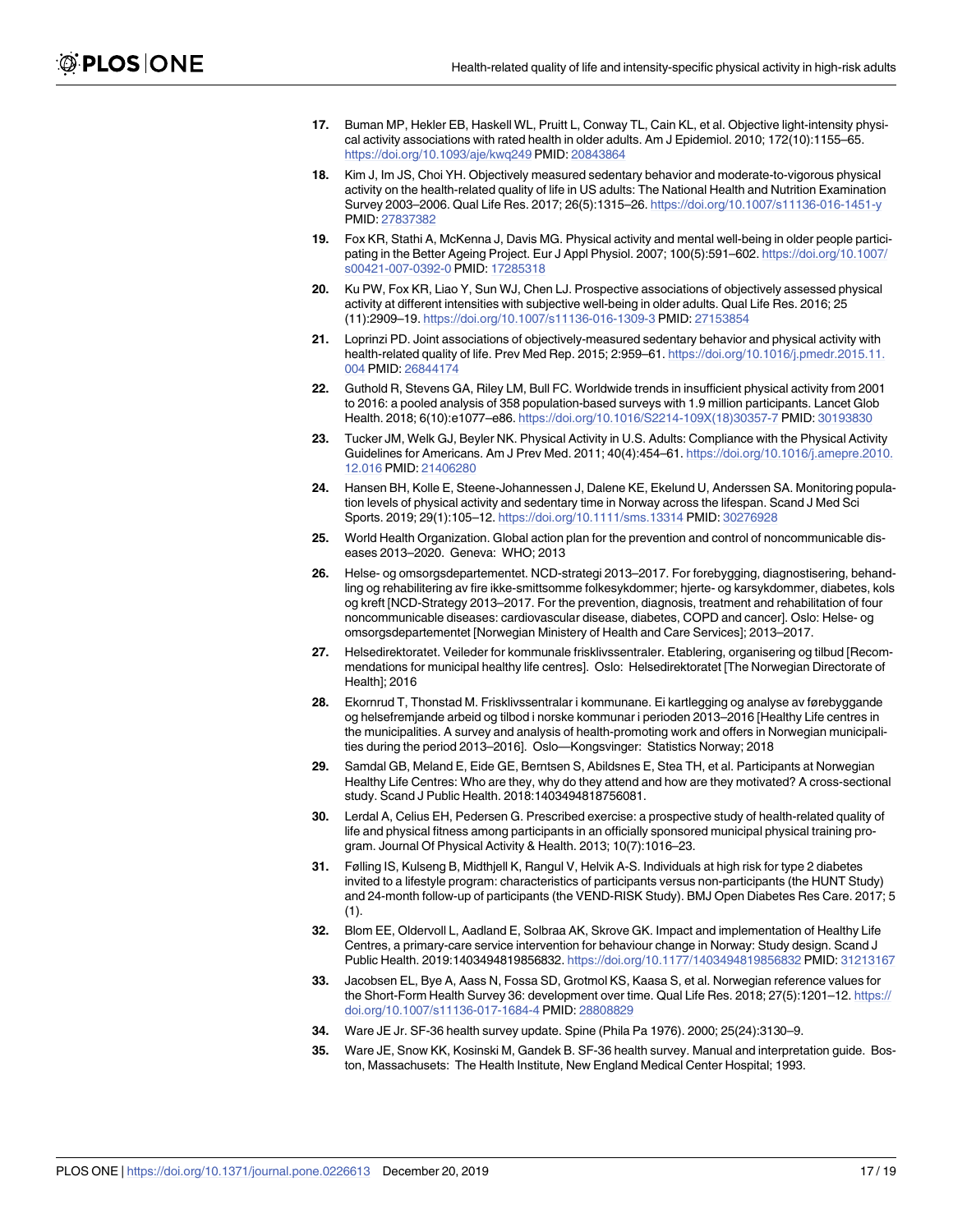- <span id="page-17-0"></span>**[36](#page-3-0).** Jacobsen EL, Bye A, Aass N, Fossa SD, Grotmol KS, Kaasa S, et al. Correction to: Norwegian reference values for the Short-Form Health Survey 36: development over time. Qual Life Res. 2018; 27 (5):1213–5. <https://doi.org/10.1007/s11136-017-1708-0> PMID: [29168123](http://www.ncbi.nlm.nih.gov/pubmed/29168123)
- **[37](#page-3-0).** Plasqui G, Westerterp KR. Physical activity assessment with accelerometers: an evaluation against doubly labeled water. Obesity (Silver Spring). 2007; 15(10):2371–9.
- **[38](#page-3-0).** Aadland E, Ylvisåker E. Reliability of the Actigraph GT3X+ Accelerometer in Adults under Free-Living Conditions. PLOS ONE. 2015; 10(8):e0134606. <https://doi.org/10.1371/journal.pone.0134606> PMID: [26274586](http://www.ncbi.nlm.nih.gov/pubmed/26274586)
- **[39](#page-3-0).** Migueles JH, Cadenas-Sanchez C, Ekelund U, Delisle Nystrom C, Mora-Gonzalez J, Lof M, et al. Accelerometer Data Collection and Processing Criteria to Assess Physical Activity and Other Outcomes: A Systematic Review and Practical Considerations. Sports Med. 2017; 47(9):1821–45. [https://doi.org/10.](https://doi.org/10.1007/s40279-017-0716-0) [1007/s40279-017-0716-0](https://doi.org/10.1007/s40279-017-0716-0) PMID: [28303543](http://www.ncbi.nlm.nih.gov/pubmed/28303543)
- **[40](#page-3-0).** Hansen BH, Kolle E, Dyrstad SM, Holme I, Anderssen SA. Accelerometer-determined physical activity in adults and older people. Med Sci Sports Exerc. 2012; 44(2):266–72. [https://doi.org/10.1249/MSS.](https://doi.org/10.1249/MSS.0b013e31822cb354) [0b013e31822cb354](https://doi.org/10.1249/MSS.0b013e31822cb354) PMID: [21796052](http://www.ncbi.nlm.nih.gov/pubmed/21796052)
- **[41](#page-4-0).** Troiano RP, Berrigan D, Dodd KW, Masse LC, Tilert T, McDowell M. Physical activity in the United States measured by accelerometer. Med Sci Sports Exerc. 2008; 40(1):181–8. [https://doi.org/10.1249/](https://doi.org/10.1249/mss.0b013e31815a51b3) [mss.0b013e31815a51b3](https://doi.org/10.1249/mss.0b013e31815a51b3) PMID: [18091006](http://www.ncbi.nlm.nih.gov/pubmed/18091006)
- **[42](#page-4-0).** Helsedirektoratet. Anbefalinger om kosthold, ernæring og fysisk aktivitet [Recommendations on diet, nutrition and physical activity]. Oslo: Helsedirektoratet [The Norwegian Directorate of Health]; 2014
- **[43](#page-4-0).** Riise T, Moen BE, Nortvedt MW. Occupation, lifestyle factors and health-related quality of life: the Hordaland Health Study. J Occup Environ Med. 2003; 45(3):324–32. [https://doi.org/10.1097/01.jom.](https://doi.org/10.1097/01.jom.0000052965.43131.c3) [0000052965.43131.c3](https://doi.org/10.1097/01.jom.0000052965.43131.c3) PMID: [12661190](http://www.ncbi.nlm.nih.gov/pubmed/12661190)
- **[44](#page-4-0).** Wolin KY, Glynn RJ, Colditz GA, Lee IM, Kawachi I. Long-term physical activity patterns and healthrelated quality of life in U.S. women. Am J Prev Med. 2007; 32(6):490–9. [https://doi.org/10.1016/j.](https://doi.org/10.1016/j.amepre.2007.02.014) [amepre.2007.02.014](https://doi.org/10.1016/j.amepre.2007.02.014) PMID: [17533064](http://www.ncbi.nlm.nih.gov/pubmed/17533064)
- **[45](#page-4-0).** World Health Organization. Obesity: preventing and managing the global epidemic: report of a WHO Counsultation. Geneva, Switzerland: WHO; 2000
- **[46](#page-4-0).** Sloan J, Symonds T, Vargas-Chanes D, Fridley B. Practical Guidelines for Assessing the Clinical Significance of Health-Related Quality of Life Changes within Clinical Trials. Drug Information Journal. 2003; 37(1):23–31.
- **[47](#page-4-0).** Norman GR, Sloan JA, Wyrwich KW. The truly remarkable universality of half a standard deviation: confirmation through another look. Expert Rev Pharmacoecon Outcomes Res. 2004; 4(5):581–5. [https://](https://doi.org/10.1586/14737167.4.5.581) [doi.org/10.1586/14737167.4.5.581](https://doi.org/10.1586/14737167.4.5.581) PMID: [19807551](http://www.ncbi.nlm.nih.gov/pubmed/19807551)
- **[48](#page-12-0).** LeFevre ML. Behavioral counseling to promote a healthful diet and physical activity for cardiovascular disease prevention in adults with cardiovascular risk factors: U.S. Preventive Services Task Force Recommendation Statement. Ann Intern Med. 2014; 161(8):587–93. <https://doi.org/10.7326/M14-1796> PMID: [25155419](http://www.ncbi.nlm.nih.gov/pubmed/25155419)
- **[49](#page-12-0).** Campbell F, Holmes M, Everson-Hock E, Davis S, Buckley Woods H, Anokye N, et al. A systematic review and economic evaluation of exercise referral schemes in primary care: a short report. Health Technol Assess. 2015; 19(60):1–110. <https://doi.org/10.3310/hta19600> PMID: [26222987](http://www.ncbi.nlm.nih.gov/pubmed/26222987)
- **[50](#page-12-0).** Grossman DC, Bibbins-Domingo K, Curry SJ, Barry MJ, Davidson KW, Doubeni CA, et al. Behavioral Counseling to Promote a Healthful Diet and Physical Activity for Cardiovascular Disease Prevention in Adults Without Cardiovascular Risk Factors: US Preventive Services Task Force Recommendation Statement. JAMA. 2017; 318(2):167–74. <https://doi.org/10.1001/jama.2017.7171> PMID: [28697260](http://www.ncbi.nlm.nih.gov/pubmed/28697260)
- **[51](#page-12-0).** Hansen BH, Anderssen SA, Steene-Johannessen J, Ekelund U, Nilsen AK, Andersen ID, et al. Fysisk aktivitet og sedat tid blant voksne og eldre i Norge—Nasjonal kartlegging 2014–2015 [Physical activity and sedentary time among adults and the elderly in Norway—National survey 2014–2015]. Oslo: Helsedirektoratet [The Norwegian Directorate of Health]; 2015
- **[52](#page-12-0).** Norman GR, Sloan JA, Wyrwich KW. Interpretation of changes in health-related quality of life: the remarkable universality of half a standard deviation. Med Care. 2003; 41(5):582–92. [https://doi.org/10.](https://doi.org/10.1097/01.MLR.0000062554.74615.4C) [1097/01.MLR.0000062554.74615.4C](https://doi.org/10.1097/01.MLR.0000062554.74615.4C) PMID: [12719681](http://www.ncbi.nlm.nih.gov/pubmed/12719681)
- **[53](#page-12-0).** Alonso J, Ferrer M, Gandek B, Ware JE Jr., Aaronson NK, Mosconi P, et al. Health-related quality of life associated with chronic conditions in eight countries: results from the International Quality of Life Assessment (IQOLA) Project. Qual Life Res. 2004; 13(2):283–98. [https://doi.org/10.1023/b:qure.](https://doi.org/10.1023/b:qure.0000018472.46236.05) [0000018472.46236.05](https://doi.org/10.1023/b:qure.0000018472.46236.05) PMID: [15085901](http://www.ncbi.nlm.nih.gov/pubmed/15085901)
- **[54](#page-12-0).** Wang HM, Beyer M, Gensichen J, Gerlach FM. Health-related quality of life among general practice patients with differing chronic diseases in Germany: cross sectional survey. BMC Public Health. 2008; 8:246. <https://doi.org/10.1186/1471-2458-8-246> PMID: [18638419](http://www.ncbi.nlm.nih.gov/pubmed/18638419)